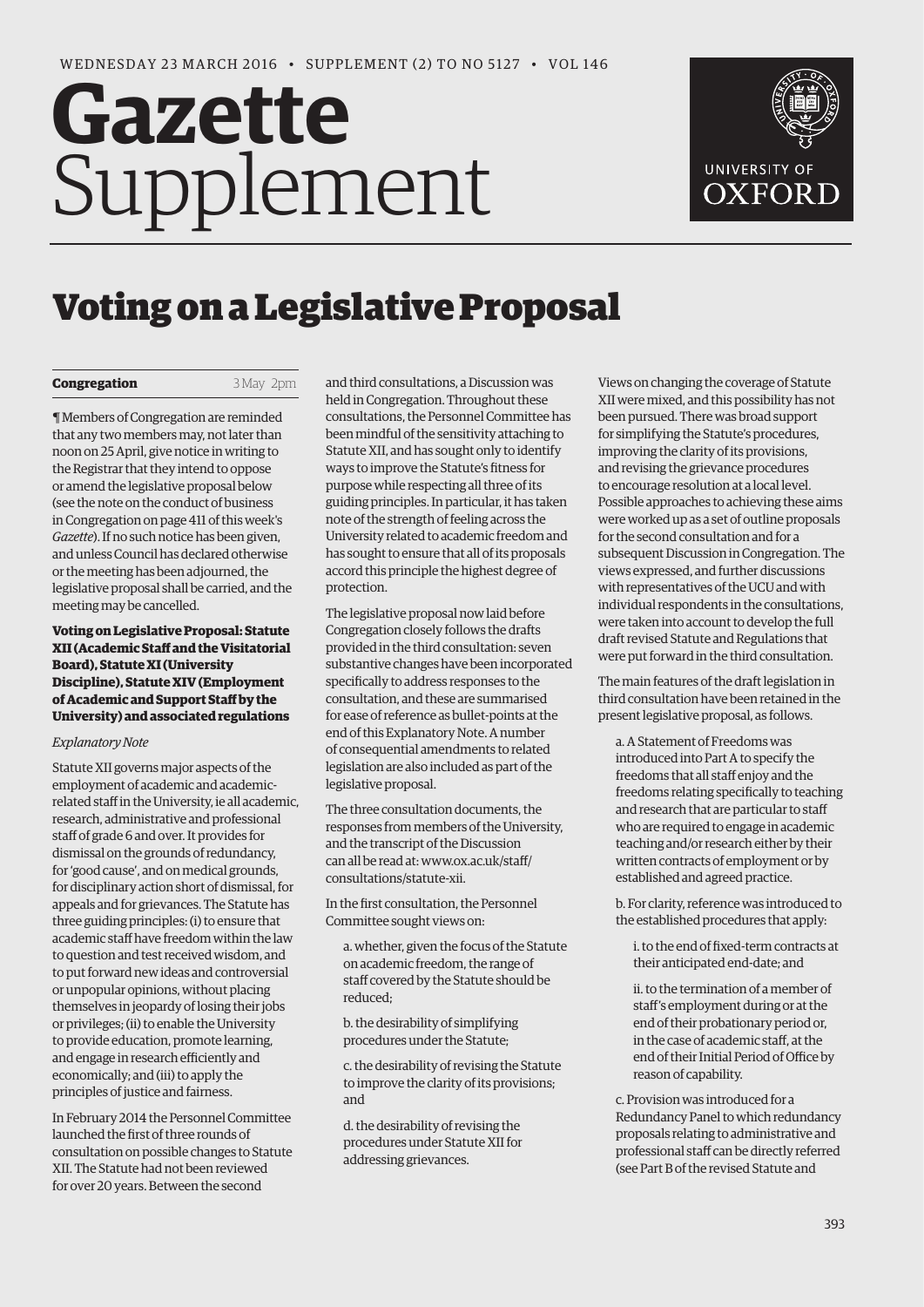the new Council Regulations for the Redundancy Panel). The Regulations require the Panel to publish a suitably anonymised notice of the proposed redundancies in the *Gazette* in advance of meeting and then subsequently to publish the outcome. In addition, the Personnel Committee is required to publish an account of the Panel's activities annually. In the case of staff required to engage in academic teaching and/or research, the requirement has been retained that Congregation be asked for its approval before any potential redundancies are referred to the Redundancy Panel.

d. In cases of potential dismissal, a new approach was introduced (see Part D) in which the Visitatorial Board (VB) hears disciplinary complaints or applications relating to physical or mental incapacity whenever it is considered that an issue of academic freedom may be involved; but, otherwise, cases not relating to academic freedom are heard by a new body, the Staff Employment Review Panel (SERP). A process was specified to determine in any given case whether academic freedom is at issue; and membership of the VB was redefined (see Part C) so as to comprise staff required to engage in academic teaching and/or research (in alignment with the Board's role in hearing cases relating to academic freedom).

e. Part E relating to 'Removal for Incapacity on Medical Grounds' by the Medical Board was removed. The existence of the Medical Board alongside the VB is problematic because of the lack of clarity about which route should be

used for some cases. Given that the VB has always been able to address medical issues, the Medical Board has not been used for many years. It is proposed that the VB and the SERP should be provided with access to expert advice relating to mitigation and to medical incapacity.

f. The grievance procedures in Part F were redrafted to encourage first the pursuance of informal means of resolution, failing which to offer formal resolution at a local level, with the right to take a grievance to the Vice-Chancellor identified as the right of appeal required under employment law.

g. A new University Appeal Panel (UAP) was introduced to hear all dismissal appeals except those from the VB, which will continue to be heard by the Appeal Court under Part H.

h. 'Future-proofing' was achieved in the referencing of legislation by ensuring the inclusion of subsequent re-enactments, and a general revision of the language of the Statute was undertaken to remove emotive terms such as 'charges'.

i. New regulations were devised for the procedures of the SERP and the UAP; and new regulations were drafted to govern the election of members of Congregation to a pool of 18 people from which the SERP, the UAP and the Redundancy Panel for each case are selected by lot.

The third round of consultation on possible changes to Statute XII closed on 2 February. The responses were few in number but they made several useful points, and the following refinements have been made in producing the final legislative proposal:

- the reference to the rights to express opinions about the University and to freedom from institutional censorship has been moved from section 4 of the draft to section 1 of the proposed new Statute XII, in order to clarify that all staff have these rights;
- an addition has been made to the reference to the freedom to undertake research (section 4 (2) (i)), in order that it might more closely resemble the UNESCO definition;
- section 4 (3) on the exercise of academic freedom has been reworded for clarity;
- section 5 of Part A, which serves to exclude cases of alleged constructive dismissal from the coverage of the Statute, has been reworded for clarity;
- the role of the Head of Department in commenting on whether academic freedom is considered to have any relevance to a dismissal case has been deleted (this was Part D, section 23 (*b*) in the draft);
- the Visitatorial Board is now specified in section 16 of Part C as a chair and four members, that is, the proposal to reduce the size of the Visitatorial Board has been withdrawn; and,
- in the Regulations for the Redundancy Panel, the length of time between the publication of a proposal to consider redundancies among administrative and/or professional staff and the meeting of the Panel has been extended from 14 to 28 days.

The main differences between the provisions of the present Statute and the final legislative proposal are summarised in the following table.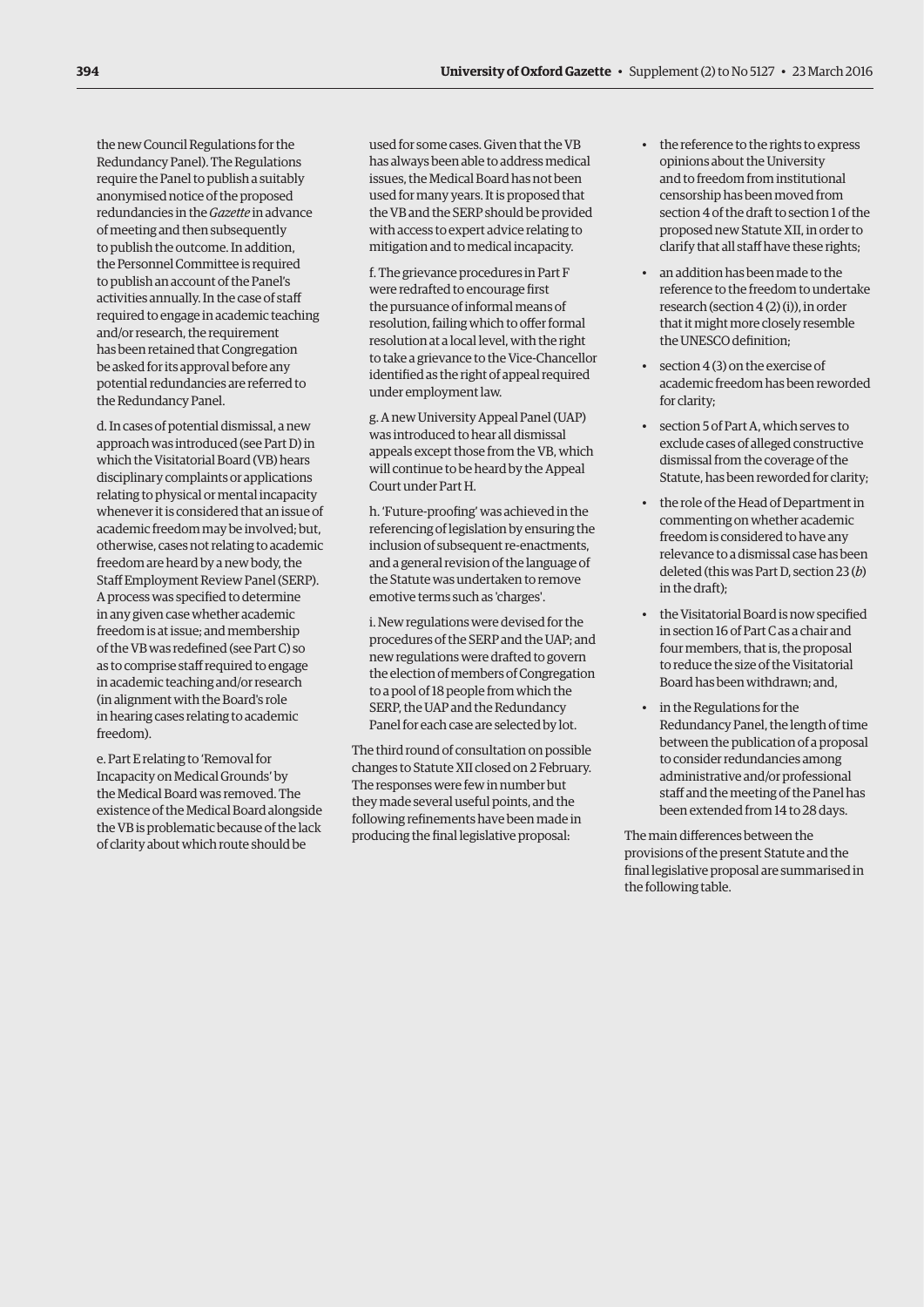| <b>Key issue</b>                                     | <b>Current Statute</b>                                                                                                                                                                                                                                                                                                        | <b>Proposed revision</b>                                                                                                                                                                                                                                                                                                                                                                                                                                                                                                   |
|------------------------------------------------------|-------------------------------------------------------------------------------------------------------------------------------------------------------------------------------------------------------------------------------------------------------------------------------------------------------------------------------|----------------------------------------------------------------------------------------------------------------------------------------------------------------------------------------------------------------------------------------------------------------------------------------------------------------------------------------------------------------------------------------------------------------------------------------------------------------------------------------------------------------------------|
| <b>Dismissal</b>                                     | Every case is heard by a Visitatorial<br>Board (VB) of 4 elected members of<br>Congregation, chaired by a senior external<br>lawyer. The process is elaborate and<br>legal representation is typically used by<br>both parties. Cases related to medical<br>competence may be heard either by the<br>VB or the Medical Board. | The extra protection of the VB is reserved unchanged for cases involving<br>academic freedom.                                                                                                                                                                                                                                                                                                                                                                                                                              |
|                                                      |                                                                                                                                                                                                                                                                                                                               | Other proposed dismissals are referred to a Staff Employment Review Panel<br>(SERP) of three members of Congregation chosen by lot from a pool elected<br>by Congregation. If there is dispute as to whether a case involves academic<br>freedom, two elected members of Council consider which route should be used<br>(the default being via the VB if either member considers that academic freedom<br>may be at issue). The Medical Board will be abolished; the VB or SERP can hear<br>medical evidence as necessary. |
| <b>Defining</b><br><b>Academic</b><br><b>Freedom</b> | Undefined.                                                                                                                                                                                                                                                                                                                    | A new definition, which has been refined over the last year, broadly follows the<br>UNESCO definition and specifically refers to the freedom to research, conduct<br>teaching and engage in public discourse.                                                                                                                                                                                                                                                                                                              |
| Redundancy                                           | Congregation must approve the<br>establishment of a Redundancy Panel to<br>consider any post deemed to be at risk of<br>redundancy. Were the provisions of the<br>current Statute to be used, it would likely<br>take more than one year to complete the<br>process.                                                          | As a safeguard for academic freedom, the requirement to get approval from<br>Congregation to set up a redundancy panel is retained where the potential<br>redundancies affect staff required to engage in academic teaching and/or<br>research.                                                                                                                                                                                                                                                                            |
|                                                      |                                                                                                                                                                                                                                                                                                                               | For staff in other roles, a Redundancy Panel (constituted as for a SERP) will be<br>set up to consider the matter and to take decisions on any redundancies. 28<br>days before such a Panel convenes, the redundancy proposal will be published<br>in the Gazette for transparency and to allow Congregation to object if it so<br>wishes.                                                                                                                                                                                 |
|                                                      |                                                                                                                                                                                                                                                                                                                               | The Redundancy Panel is explicitly required to ensure that all appropriate<br>options (including redeployment and voluntary redundancy) have been<br>pursued to avoid compulsory redundancy.                                                                                                                                                                                                                                                                                                                               |
| <b>Appeals</b>                                       | The Appeal Court, a high court judge (or<br>equivalent) sitting alone, hears any appeal<br>against dismissal.                                                                                                                                                                                                                 | Appeals against dismissal by the VB or against the dismissal of a Vice-Chancellor<br>remain with the Appeal Court. All other dismissal decisions are heard by the<br>new University Appeal Panel (constituted as for a SERP).                                                                                                                                                                                                                                                                                              |
| <b>Exclusions</b>                                    | Unclear what categories of case are<br>excluded from the coverage of the Statute                                                                                                                                                                                                                                              | Explicit reference is made to exclude from the Statute dismissals for which<br>there are established special procedures, namely: dismissal at the end of fixed-<br>term contacts, dismissal of non-academic staff in or at the end of probation, and<br>dismissal of academic post-holders for reason of capability at the end of their<br>probation.                                                                                                                                                                      |

The intention of this legislative proposal is to provide for a more proportionate and efficient means of managing employment of staff within the University, which will cause less stress for all those involved, and yet provide for fair and robust decisionmaking with all due protection for academic freedom. The Personnel Committee and Council commend these proposals to Congregation. If accepted, they will be formally reviewed by the Personnel Committee after they have been in effect for five years or sooner as may be deemed necessary.

*WHEREAS it is expedient to repeal and replace Statute XII concerning Academic Staff and the Visitatorial Board and amend Statute XI concerning University Discipline and Statute XIV concerning the employment of academic and support staff by the University, NOW* THE UNIVERSITY OF OXFORD*, in exercise of the powers in that behalf conferred upon it by the Universities of Oxford and Cambridge Act, 1923, and of all other powers enabling it,* ENACTS *(Statute XII being subject* 

*to the approval of Her Majesty in Council)* AS FOLLOWS.

**1** Repeal existing Statute XII concerning Academic Staff and the Visitatorial Board and substitute with new Statute XII as follows:

# '**Statute XII**

#### **Part A: Construction, Application, and Interpretation**

1. This statute and any regulation made under this statute shall be construed in every case to give effect to the following guiding principles, that is to say:

(1) to ensure that members of the academic staff have freedom within the law to question and test received wisdom and to put forward new ideas and controversial or unpopular opinions, including their opinions about the University, without institutional censorship and without placing themselves in jeopardy of losing their jobs or privileges, and as further provided for in section 4 below;

(2) to enable the University to provide education, promote learning, and engage in research efficiently and economically; and

(3) to apply the principles of justice and fairness.

2. No provision in this statute shall enable any member of the academic staff to be dismissed unless the reason for the dismissal may in the circumstances (including the size and administrative resources of the University) reasonably be treated as a sufficient reason for dismissal.

3. (1) This statute shall apply:

(*a*) to professors, readers, and associate professors or lecturers;

(*b*) to any employee of the University who is a member of the Universities Superannuation Scheme or who would be a member if he or she had not been exempted under the provisions of Statute XIV; and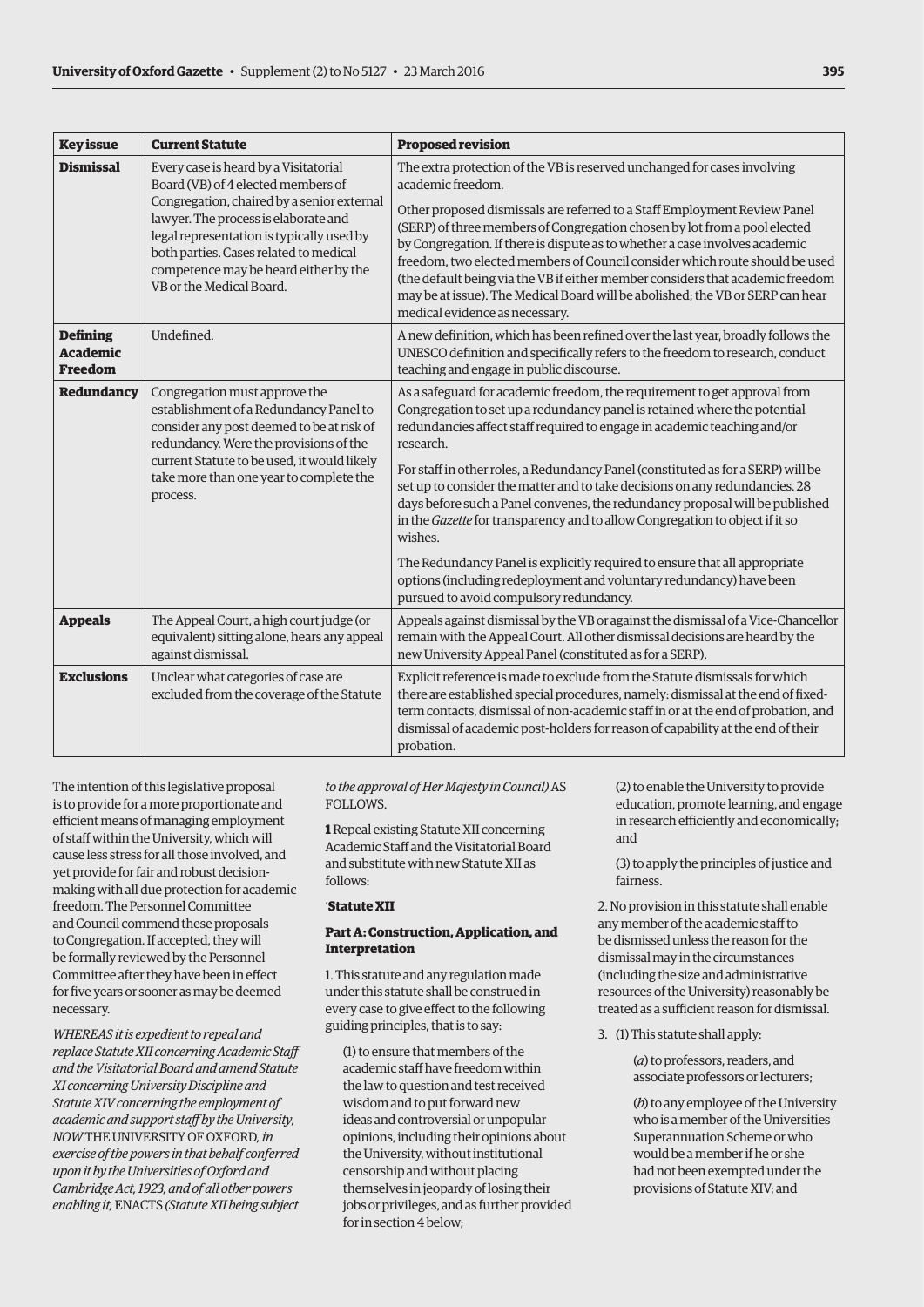(*c*) to the Vice-Chancellor to the extent and in the manner set out in Part G.

(2) In this statute any reference to "a member of the academic staff" is a reference to a person to whom this statute applies.

### 4. Statement of Freedoms

(1) All members of the academic staff shall have all the freedoms of expression set out in section 1 (1) and in addition shall be free to participate in professional bodies or representative bodies of their choosing in accordance with the law and the University's recognition agreements with trade unions in force from time to time.

(2) In this statute, "academic freedom" means the particular freedoms pertaining to research and teaching in the University and to which Parts C and D accord protection through the Visitatorial Board, namely that all employees of the University who are required to engage in academic teaching and/or research either by their written contracts of employment or by established and agreed practice shall, in accordance with the UNESCO 1997 Recommendation concerning academic freedom have the particular freedoms, without fear of any professional or personal reprisal or disadvantage, to:

(i) carry out research on subjects of their choosing, and publish and disseminate the results of that research as they wish and in whatever form they wish without any interference or any suppression;

(ii) conduct teaching in a manner that they consider appropriate according to the standards and norms of the relevant department or faculty;

(iii) engage in public discourse according to standards of professionalism reasonably expected of the holder of an academic post in the University.

(3) The University requires that, in all circumstances, members of staff will exercise their right to academic freedom only within the law and without prejudice to the fulfilment of their contractual duties and any applicable agreements with research funding bodies.

(4) All members of the University must observe University policy concerning behaviour at work and the conduct of their duties.

5. In this statute "dismiss" and "dismissal" mean dismissal of a member of the academic staff from their employment under a contract with the University and shall be construed in accordance with Part X of the Employment Rights Act 1996 as amended or re-enacted from time to time, save that this statute shall not apply to the termination of a contract of employment by the resignation of a member of the academic staff in circumstances in which he or she claims to be entitled to terminate the contract without giving notice by reason of the University's conduct.

6. (1) For the purposes of this statute "good cause" in relation to the dismissal of a member of the academic staff under Part D, being in any case a reason which is related to conduct or to capability or qualifications for performing work of the kind which the member of the academic staff concerned was appointed or employed to do, means:

> (*a*) conviction for an offence which is such as to render the person convicted unfit for the performance of the duties of the employment as a member of the academic staff; or

(*b*) conduct of an immoral, scandalous, or disgraceful nature incompatible with the duties of the employment; or

(*c*) conduct constituting failure or persistent refusal or neglect or inability to perform the duties or comply with the conditions of employment; or

(*d*) physical or mental incapacity.

(2) In this section:

(*a*) "capability", in relation to such a member, means capability assessed by reference to skill, aptitude, health, or any other physical or mental quality; and

(*b*) "qualifications", in relation to such a member, means any degree, diploma or other academic, technical, or professional qualification relevant to the position held by that member.

7. For the purposes of this statute dismissal shall be taken to be a dismissal by reason of redundancy under Part B if it is attributable wholly or mainly to:

(1) the fact that the University has ceased, or intends to cease, to carry on the activity for the purposes of which the person concerned was appointed or employed by the University, or has ceased, or intends to cease, to carry on

that activity in the place in which the person concerned worked; or

(2) the fact that the requirements of that activity for members of the academic staff to carry out work of a particular kind, or to carry out work of a particular kind in that place, have ceased or diminished or are expected to cease or diminish.

8. (1) Parts B and D shall not apply to a dismissal by reason of the termination of:

> (*a*) a fixed-term contract of employment upon and by reason of the expiry of such term on its agreed date of expiry;

(*b*) a contract of employment during or at the end of a probationary period or, in the case of academic staff, at the end of an Initial Period of Office by reason of capability; and

(*c*) an office except where that office represents the sole contract of substantive employment with the University.

(2) The procedure for considering and deciding upon dismissal in the circumstances described in sub-section (1) shall be as provided for by the University's personnel procedures as published from time to time.

9. (1) In any case of conflict, the provisions of this statute shall prevail over those of any other of the statutes and over those of the regulations, and the provisions of any regulation made under this statute shall prevail over those of any other regulation.

(2) Nothing in any appointment made, or contract entered into, shall be construed as overriding or excluding any provision made by this statute concerning the dismissal of a member of the academic staff by reason of redundancy or for good cause.

(3) In any case where an officer of the University or any other person is designated to perform any duties or exercise any powers under this statute, and that officer or other person is involved in the matter in question, an alternate may be appointed to act in his or her place under procedures prescribed by regulations made under this statute.

(4) Nothing in any other of the statutes or in any regulation made under them shall authorise or require any officer of the University to sit as a member of any committee, tribunal, or body appointed under this statute or to be present when any such committee, tribunal, or body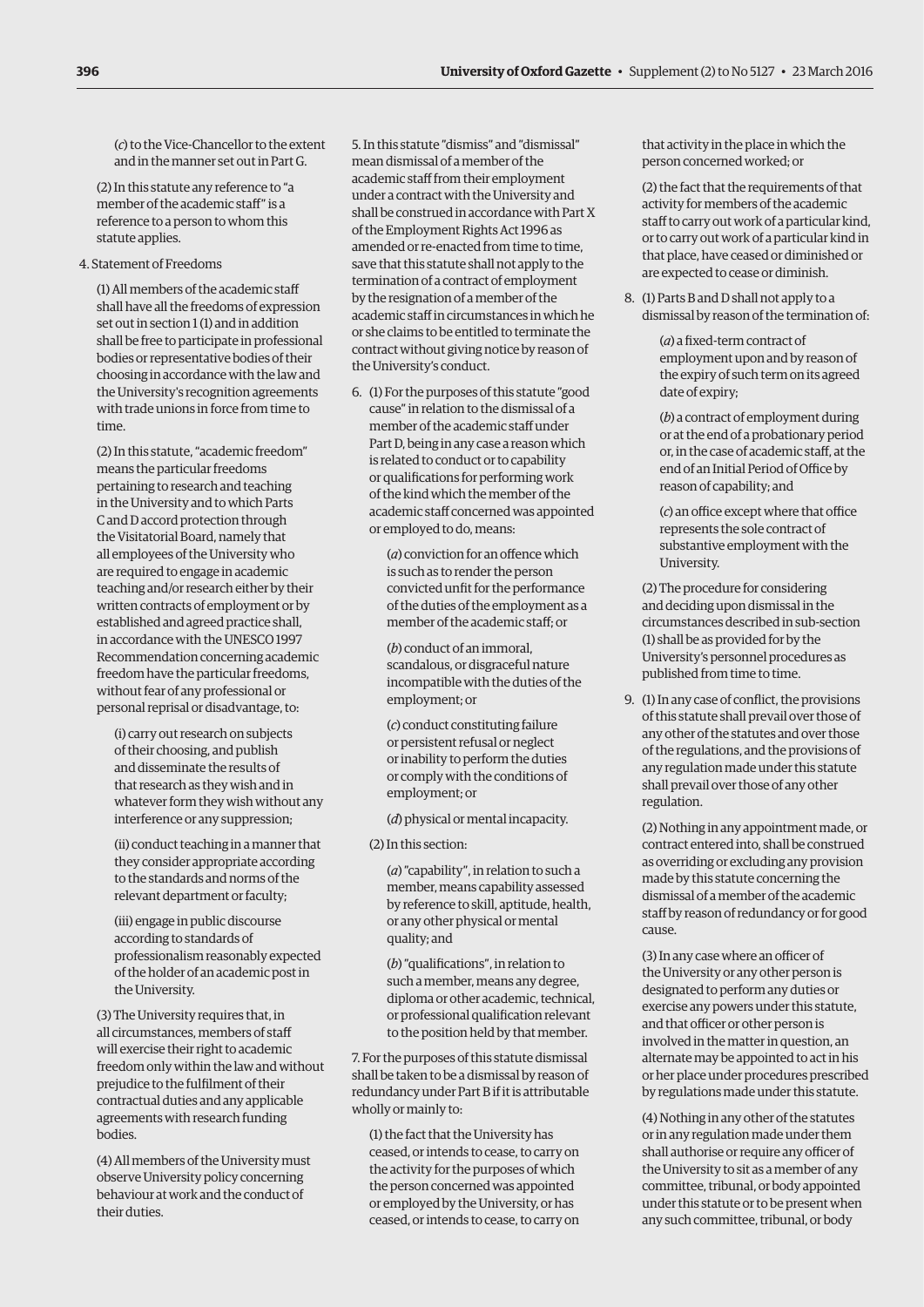is meeting to arrive at its decision or for the purpose of discussing any point of procedure.

(5) This statute shall be without prejudice to any power given by the statutes of any college to the governing body of that college to deprive a member of the academic staff who is a fellow of the college of his or her fellowship or of any part of the emoluments which he or she is entitled to receive as fellow for any cause (including redundancy) for which any other fellow of the college would be liable to be so deprived.

(6) In this statute references to lettered Parts and to numbered sections and sub-sections are references to Parts, sections, and sub-sections so lettered or numbered in this statute.

#### **Part B: Redundancy**

10. This Part enables a Redundancy Panel, to be constituted in accordance with regulations governing the membership of panels convened under Parts B, D and H of this Statute, to dismiss any member of the academic staff by reason of redundancy.

11. (1) Nothing in this Part shall prejudice, alter, or affect any rights, powers, or duties of the University or apply in relation to a person unless:

> (*a*) his or her appointment is made, or his or her contract of employment is entered into, on or after 20 November 1987; or

(*b*) he or she is promoted on or after that date.

(2) For the purposes of this section in relation to a person, a reference to an appointment made or a contract entered into on or after 20 November 1987 or to promotion on or after that date shall be construed in accordance with subsections (3) to (6) of section 204 of the Education Reform Act 1988.

12. (1) This Part applies only where a decision has been taken that it is desirable that there should be a reduction in the members of the academic staff

(*a*) of the University as a whole; or

(*b*) of any division, faculty, school, department, or other similar area of the University by way of redundancy.

(2) As a safeguard of academic freedom, where the proposed redundancies involve employees of the University who are required to engage in academic teaching and/or research either by their written contracts of employment or by

established and agreed practice, but except in those instances involving employees on open-ended contracts where the need for redundancy arises through the withdrawal of external funding, the appointment of a Redundancy Panel under section 13 shall require a prior decision of Congregation.

13. A decision under section 12 shall be referred to a Redundancy Panel selected by lot by the Registrar in accordance with regulations as set out in section 10, to consider proposals for such reductions as may be referred to it from time to time.

14. (1) Where a Divisional Board or equivalent University authority for a department, institution, or body proposes a reduction in the academic staff in a department, institution, or body, the proposal shall first be dealt with under the University's personnel procedures as published from time to time, up to and including consideration of alternatives to compulsory redundancy.

(2) Where following consideration under section 14 (1), it is not considered possible to achieve the proposed reduction in the members of the academic staff without dismissal(s) of such staff, the Divisional Board, or equivalent University authority shall refer a formal proposal for dismissal of members of the academic staff to the Director of Human Resources, in accordance with regulations for the procedure to be followed by a Redundancy Panel.

(3) The Director of Human Resources shall refer a proposal under section 14 (2) to the Registrar who, having sought and obtained the agreement of Congregation where that is required under section 12 (2), shall appoint a Redundancy Panel according to the provisions of section 10 to consider such proposal in accordance with regulations for the procedure to be followed by a Redundancy Panel.

(4) In cases where a prior decision of Congregation under section 12 (2) is not required, if a Redundancy Panel appointed to consider a particular redundancy proposal forms a majority view that for any reason it would be inappropriate to proceed without the approval of Congregation, the Panel should advise Council to that effect and await such approval before proceeding further.

(5) A Redundancy Panel appointed under section 14 (3) or (4) shall:

(*a*) scrutinise the proposals in accordance with regulations for the procedure to be followed by a Redundancy Panel;

(*b*) select and recommend the requisite members of the academic staff (if any) for dismissal by reason of redundancy; and

(*c*) report its recommendations to the relevant Divisional Board or equivalent University authority.

(6) A Redundancy Panel shall comprise three members of Congregation elected and selected under regulations governing membership of panels convened under Parts B, D and H of this statute.

15. (1) Where the Redundancy Panel has selected and recommended the dismissal of a member of the academic staff under section 14 (5) (b), it may authorise an officer of the University as its delegate to dismiss any member of the academic staff so selected.

(2) Each member of the academic staff selected shall be given separate notice of the selection approved by the Redundancy Panel.

(3) Each separate notice shall sufficiently identify the circumstances which have satisfied the Redundancy Panel that the intended dismissal is reasonable and in particular shall include:

(*a*) a summary of the action taken by the Redundancy Panel, and Congregation if applicable, under this Part;

(*b*) an account of the selection processes used by the Redundancy Panel;

(*c*) a reference to the rights of the person notified to appeal against the notice and to the time within which any such appeal is to be lodged under Part H; and

(*d*) a statement as to when the intended dismissal is to take effect.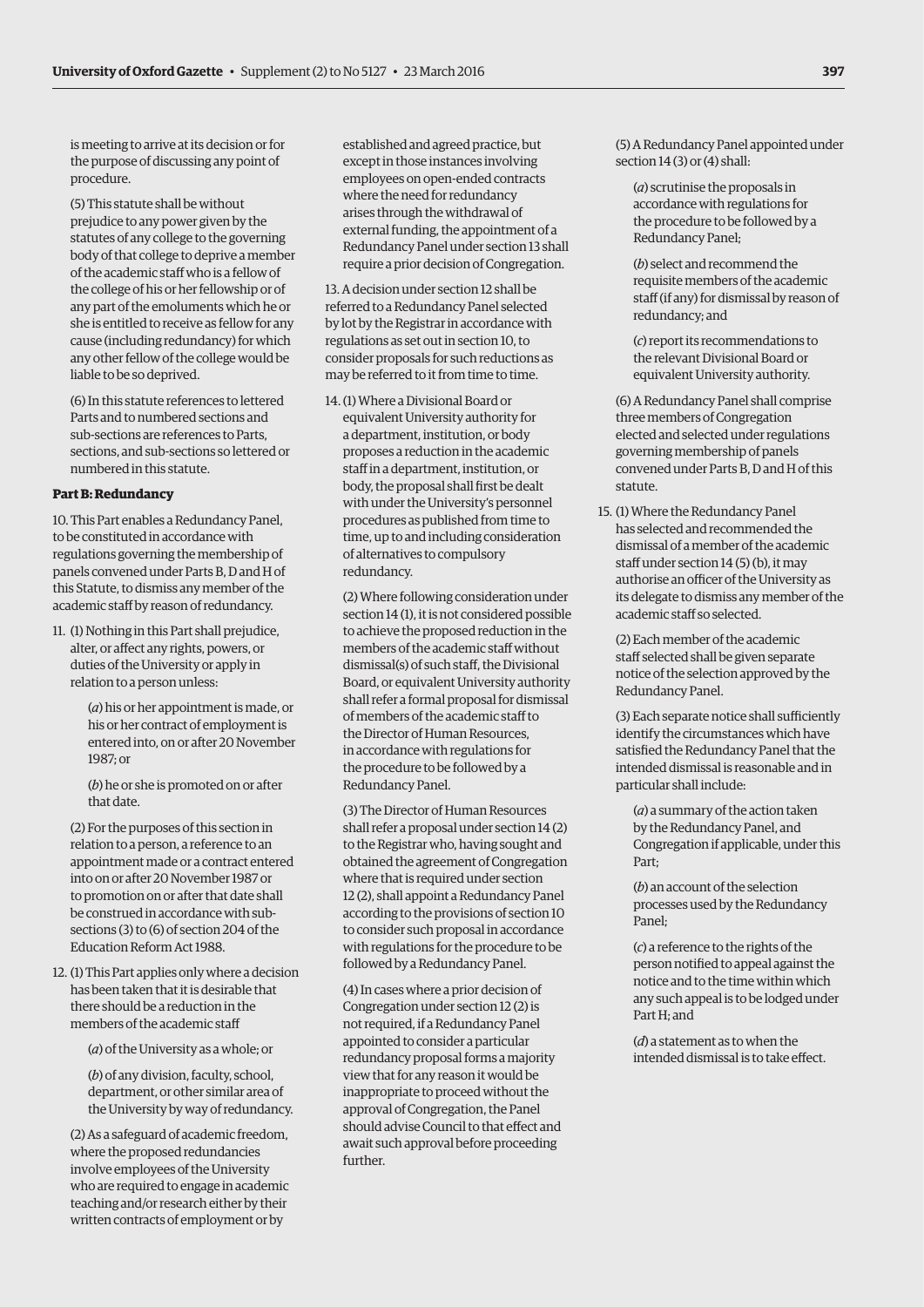#### **Part C: Visitatorial Board**

16. The Visitatorial Board shall consist of a chair and four members.

17. (1) The High Steward shall appoint the chair who shall serve for two years and may be reappointed.

(2) The chair shall be a person who is not a member of Congregation and is a barrister or solicitor of at least five years' standing or a person who has judicial experience.

(3) If the chair is for any reason unable to act on any occasion the High Steward or (in his or her absence) the Vice-Chancellor shall appoint a deputy chair to act in the place of the chair for that occasion.

(4) Any deputy chair must possess the same qualifications as those set out in sub-section (2) above.

(5) If a vacancy arises through the chair dying or resigning or becoming a member of Congregation before the completion of his or her period of office the person next appointed shall hold office for the remainder of the period of office of the person replaced.

18. The four other members of the board shall be selected from a panel of twelve persons who shall be members of Congregation required to engage in academic teaching and/or research either by their written contracts of employment or by established and agreed practice and who shall be elected by Congregation under arrangements which shall be prescribed from time to time by Council by regulation.

19. The board shall consider:

(1) any reference made by the Vice-Chancellor:

(*a*) under Part D concerning any person specified in section 3 (1)(*a*) or 3 (1)(*b*); and

(*b*) where the Vice-Chancellor or a Review Panel has decided that there is a reasonable prospect that determination of the reference will or may involve an issue of academic freedom as provided for under Part D; and

(2) any other matter which falls within its jurisdiction as prescribed by statute or regulation from time to time.

20. (1) Sections 31–34 of Part D shall apply to the procedure of the board following a reference made by the Vice-Chancellor under that Part.

(2) The procedure in respect of other matters shall be as prescribed in the relevant statute or regulation.

#### **Part D: Discipline and Dismissal**

21. For members of the academic staff to whom this Part applies:

(1) Minor faults shall be dealt with informally.

(2) Capability or performance issues shall be dealt with in the first instance in accordance with the University's personnel procedures as published from time to time.

(3) Where the matter is more serious but falls short of constituting possible good cause for dismissal, the following procedure shall be used:

(*a*) A member of the academic staff shall be entitled to be accompanied by a colleague in the University or a trade union representative at any meeting that could result in a formal warning being given or confirmed (including on appeal), or some other disciplinary action being taken, when the member has made a reasonable request to be accompanied at such a meeting.

*Stage 1 – Oral Warning* 

(*b*) If conduct or performance does not meet acceptable standards the member of the academic staff will normally be given a formal oral warning by the head of department (which for the purposes of this statute means the head of the relevant department or other institution of the University or, in the absence of such an entity, the chair of the relevant divisional board or similar University body). The member will be advised of the reason for the warning, that it is the first stage of the disciplinary procedure, and of the right of appeal under this section. A brief note of the oral warning will be kept but it will be spent after twelve months, subject to satisfactory conduct and performance.

#### *Stage 2 – Written Warning*

(*c*) If the misconduct or unsatisfactory performance is serious, or if further misconduct occurs or unsatisfactory performance continues, a written warning will be given to the member of the academic staff by the head of department. This will give details of the complaint, the improvement required, and the time scale. It will warn that a complaint may be made

to the Registrar alleging good cause for dismissal if there is no satisfactory improvement and will advise of the right of appeal under this section. A copy of this written warning will be kept by the head of department, but it will be disregarded for disciplinary purposes after two years subject to satisfactory conduct and performance.

#### *Stage 3 – Appeals*

(*d*) A member of the academic staff who wishes to appeal against a disciplinary warning shall inform the Registrar within two weeks. A Pro-Vice-Chancellor shall hear all such appeals and his or her decision shall be final.

22. (1) If there has been no satisfactory improvement following a written warning given under Stage 2 of the procedure in section 21, or in any case where it is alleged that the conduct, capability, or performance of a member of the academic staff may constitute good cause for dismissal, the head of department or other appropriate person may refer a complaint to the Registrar.

(2) Where the good cause for dismissal referred to in sub-section (1) is physical or mental incapacity, this section and the subsequent sections of this Part, and any regulations made under it, shall be read as if the word "complaint" were replaced with the word "application".

23. Any complaint which is referred to the Registrar under section 22 shall include a description of the conduct, capability, or performance which is relied upon and an explanation of why it is alleged to constitute good cause for dismissal.

24. The Registrar shall refer any complaint made under section 22 and in accordance with section 23 to the Vice-Chancellor.

25. (1) To enable the Vice-Chancellor to deal fairly with any complaint referred to him or her under this Part, such investigations or inquiries (if any) shall be instituted as appear to the Vice-Chancellor to be necessary.

(2) If it appears to the Vice-Chancellor that a complaint referred to him or her under this Part relates to conduct or performance which does not meet acceptable standards but for which no written warning has been given under section 21 or which relates to a particular alleged infringement of statutes or regulations for which a standard penalty is normally imposed in the University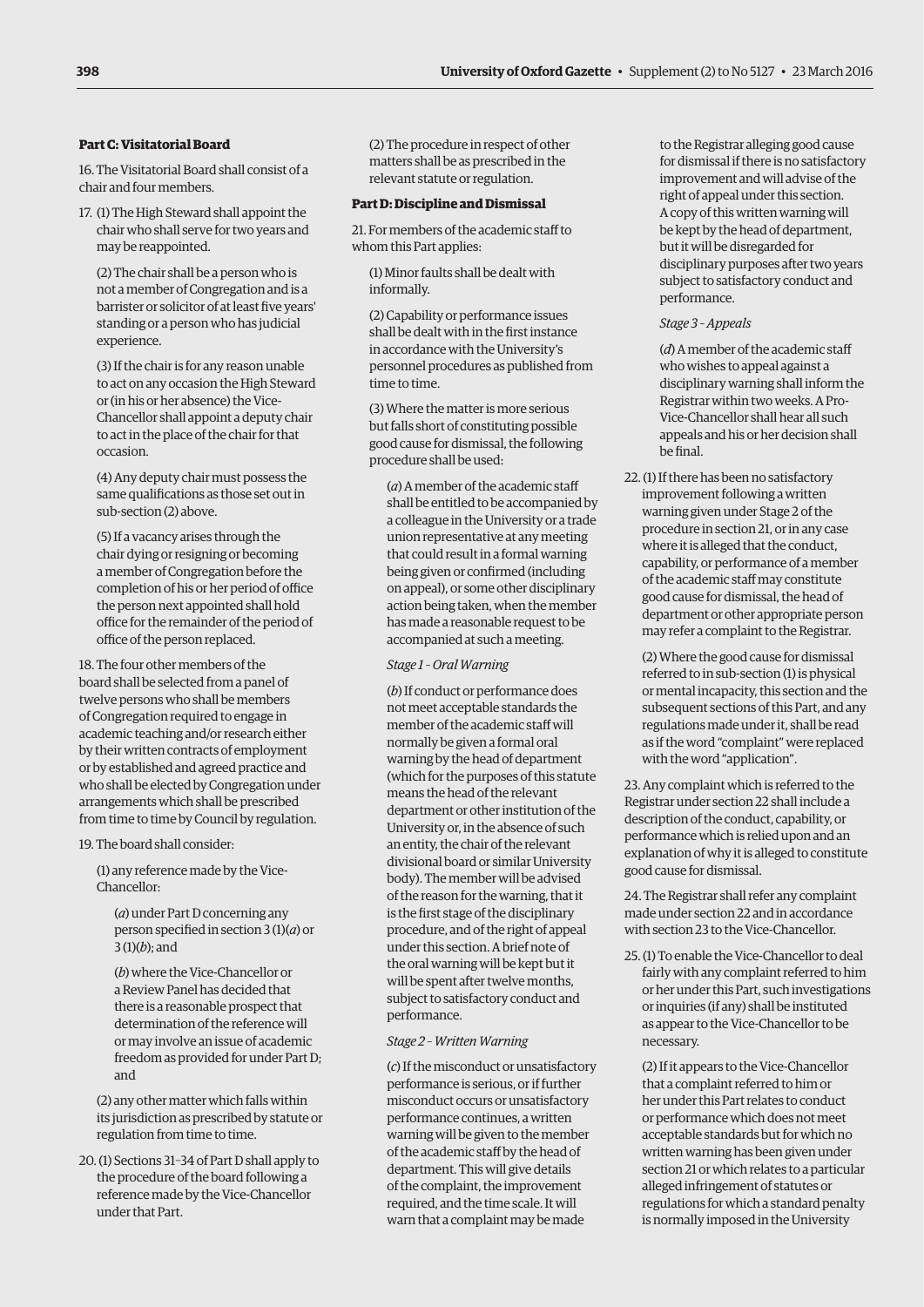or within the division, faculty, school, department, or other relevant area, or is trivial or invalid, he or she may dismiss it summarily, or decide not to proceed further under this Part.

(3) If the Vice-Chancellor does not dispose of a complaint under sub-section (2), he or she shall treat the complaint as disclosing a sufficient reason for proceeding further under this Part and, if he or she sees fit, the Vice-Chancellor may suspend the member on full pay pending a final decision, such power of suspension being exercisable either at this stage or at any time prior to the final decision.

26. Where the Vice-Chancellor proceeds further under this Part:

(1) If it appears to the Vice-Chancellor that there is a reasonable prospect that the determination of the complaint will or may involve an issue of academic freedom, he or she shall write to the member of the academic staff proposing that the complaint be determined by the Visitatorial Board, unless the member of the academic staff concerned decides to have the complaint determined by a Staff Employment Review Panel (to be constituted in accordance with section 35).

(2) If it appears to the Vice-Chancellor that there is no reasonable prospect that the determination of the complaint will or may involve an issue of academic freedom, he or she shall write to the member of the academic staff proposing that the complaint be determined by a Staff Employment Review Panel, and notifying the member of the right to appeal such a proposal to a Review Panel (to be constituted in accordance with section 28).

27. When the Vice-Chancellor sends a written proposal under section 26 he or she shall also send a copy of the complaint, and invite the member of the academic staff concerned to comment in writing within fourteen days on the:

(*a*) matters raised in the complaint; and

(*b*) proposal for determination of the complaint, including whether or not the member considers there to be a reasonable prospect that the determination of the complaint will or may involve an issue of academic freedom.

28. (1) The Vice-Chancellor shall refer any appeal by a member of the academic staff against a proposal that a complaint be determined by the Staff Employment Review Panel to the Registrar who shall select by lot a Review Panel for that purpose.

(2) A Review Panel shall be comprised of two elected members of Council who are required to engage in academic teaching and/or research either by their written contracts of employment or by established and agreed practice, and who are selected by lot.

(3) The procedure to be followed by the Review Panel shall be as described in regulations made under this section and shall provide that the member of academic staff shall have the right to make representations at an oral hearing and to be accompanied by a colleague or trade union representative.

(4) As soon as reasonably practicable after the oral hearing, the Review Panel shall decide whether or not there is a reasonable prospect that the determination of the complaint will or may involve an issue of academic freedom and shall send its decision in writing to the Vice-Chancellor and to the member of the academic staff concerned. In the event that the Review Panel cannot reach a unanimous decision, it shall uphold the appeal.

(5) The decision of the Review Panel shall be final.

29. (1) Following receipt of the member's comments (if any) under section 27 and any decision of the Review Panel under section 28, the Vice-Chancellor shall consider the matter in the light of all the material then available and may:

(*a*) dismiss the complaint; or

(*b*) refer it for consideration under section 21; or

(*c*) deal with it informally, if it appears to the Vice-Chancellor appropriate to do so and if the member of the academic staff agrees in writing that the matter should be dealt with by the Vice-Chancellor in that way; or

(*d*) refer the complaint for determination by the Visitatorial Board or a Staff Employment Review Panel in accordance with sections 26–28, to determine in each case whether the conduct, capability or performance of the member of the academic staff concerned constitutes good cause for dismissal or otherwise constitutes a serious complaint relating to the member's appointment or employment.

(2) If no comment is received within twenty-eight days, the Vice-Chancellor may proceed under sub-section (1) as if the member concerned had denied the substance and validity of the complaint in its entirety.

#### *Visitatorial Board*

30. The Visitatorial Board shall determine any complaint referred to it by the Vice-Chancellor under section 29 (1) (*d*) where:

(*a*) the Vice-Chancellor had proposed under section 26 (1) that the Visitatorial Board should hear the complaint, and the member of the academic staff concerned did not decide that the complaint be determined by a Staff Employment Review Panel; or

(*b*) a Review Panel acting under section 28 (4) has upheld an appeal against referral to a Staff Employment Review Panel.

31. Where a complaint has been referred to the Visitatorial Board for determination, under this Part, the Registrar or other suitable person appointed by the Vice-Chancellor shall:

(*a*) set out in writing the case for dismissal which shall: (i) specify any allegation(s) or circumstance(s) relied upon in relation to the conduct, capability, or performance of the member of the academic staff concerned; (ii) explain the basis on which they are said to constitute good cause for dismissal or otherwise constitutes a serious complaint relating to the member's appointment or employment; and (iii) include any documents relied on in support of the case for dismissal;

(*b*) send a copy of the case for dismissal to the board and to the member of the academic staff concerned; and

(*c*) make any necessary administrative arrangements for the attendance of witnesses, the production of documents, and generally for the proper presentation before the board of the case for dismissal.

32. The Visitatorial Board shall be constituted in accordance with Part C of this statute; provided that no member of the board who has been involved in or associated with the making of the complaint or any part of it, or who has been involved in any preliminary hearing or investigation, shall take part in the hearing of the complaint.

33. The procedure to be followed in respect of the preparation, hearing, and determination of a case for dismissal by the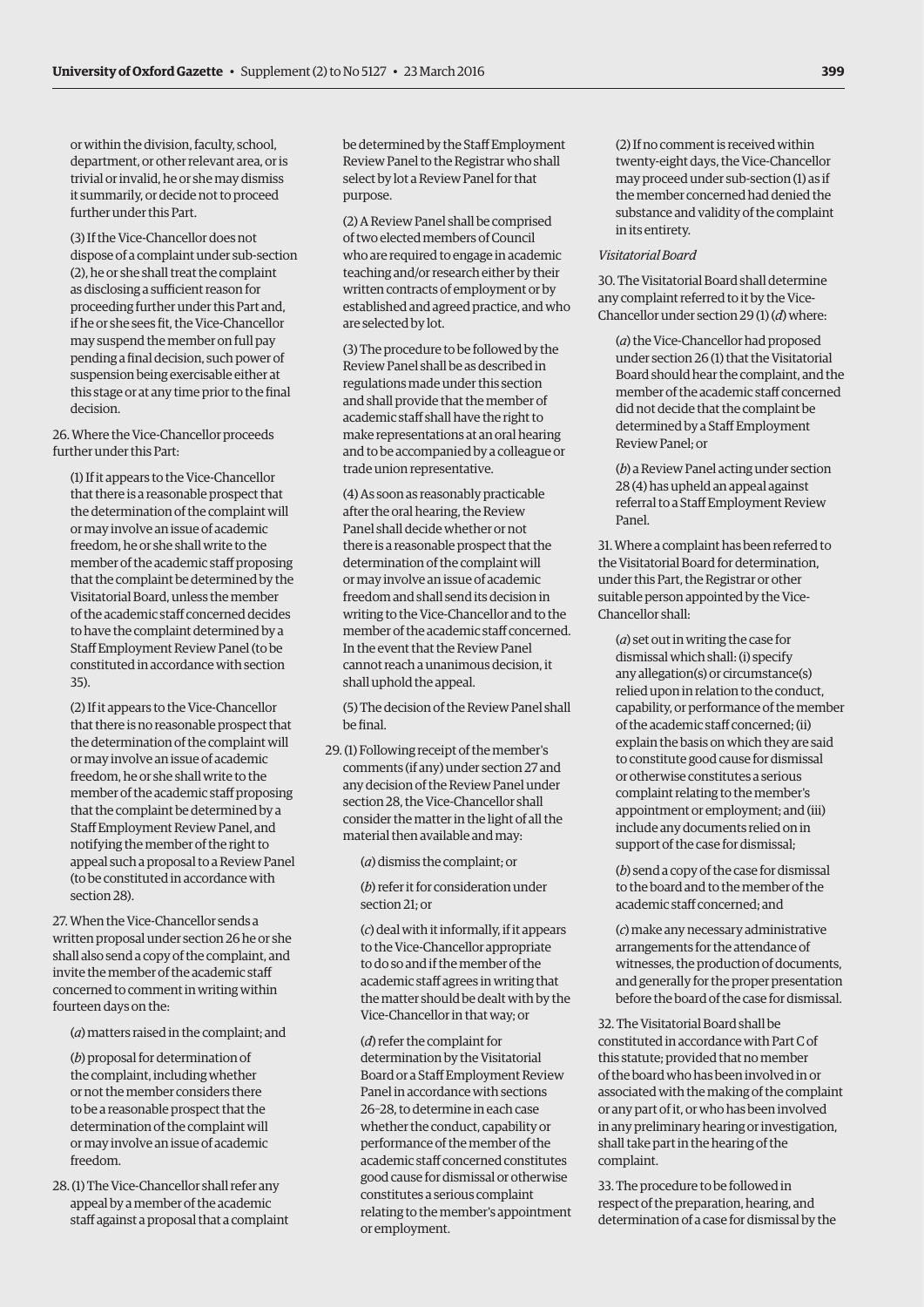Visitatorial Board under this Part shall be as described in regulations made under this section in such a way as to ensure:

(*a*) that the member of the academic staff concerned is entitled to be represented by another person, whether such person is legally qualified or not, in connection with and at any hearing by the board;

(*b*) that a case for dismissal shall not be determined without an oral hearing at which the member of the academic staff concerned and any person appointed to represent that person are entitled to be present;

(*c*) that witnesses may be called, both on behalf of the member of the academic staff concerned and by the person presenting the case for dismissal, and may be questioned concerning any relevant evidence;

(*d*) where the case for dismissal relies on physical or mental incapacity or lack of capability assessed by reference to health or any other physical or mental quality, or in any other case deemed appropriate by the board, that the board may be provided with expert medical advice and that the member concerned may be required to undergo medical examination at the University's expense; and

(*e*) that full and sufficient provision is made:

(i) for postponements, adjournments, dismissal of the case if it is not pursued, and remission of the case for dismissal to the Vice-Chancellor for further consideration and for the correction of accidental errors; and

(ii) for the case for dismissal to be heard and determined by the board as soon as is reasonably practicable.

34. (1) The Visitatorial Board shall send its decision on any case for dismissal referred to it (together with a statement of its findings of fact and the reasons for its decision, and its recommendations, if any, as to the appropriate sanction) to the Vice-Chancellor, the member of the academic staff concerned, and the person presenting the case for dismissal.

(2) When sending its decision in accordance with sub-section (1), the Board shall provide written notification to the member of staff concerned of the applicable time limit for an appeal and of the right to appeal:

(*a*) where the Board recommends dismissal, to the Appeal Court under Part H; or

(*b*) where the Board recommends a lesser sanction than dismissal, to a

Pro-Vice-Chancellor. *Staff Employment Review Panel*

35. Where a complaint is referred to a Staff Employment Review Panel by the Vice-Chancellor under section 29 (1) (*d*), the Registrar shall select by lot three members of Congregation in accordance with regulations governing the membership of panels convened under Parts B, D and H of this statute, to comprise a Staff Employment Review Panel for that purpose under a procedure to be described in regulations made under this section.

36. The preparation, hearing, and determination of a case for dismissal by a Staff Employment Review Panel and an appeal to a University Appeal Panel against a decision of a Staff Employment Review Panel shall be described in regulations made under this section in such a way as to ensure:

(*a*) that the member of the academic staff concerned is entitled to be accompanied or represented by a colleague in the University or trade union representative;

(*b*) that a case for dismissal and an appeal shall not be determined without an oral hearing at which the member of the academic staff concerned and any person whom the member reasonably requests to accompany or represent him or her are entitled to be present;

(*c*) that at a hearing before the Staff Employment Review Panel witnesses may be called, both on behalf of the member of the academic staff concerned and by the person presenting the case for dismissal, and may be questioned concerning any relevant evidence;

(*d*) where the case for dismissal relies on physical or mental incapacity or lack of capability assessed by reference to health or any other physical or mental quality, or in any other case deemed appropriate by a Staff Employment Review Panel or University Appeal Panel, that the panel may be provided with expert medical advice and that the member concerned may be required to undergo medical examination at the University's expense; and

(*e*) that full and sufficient provision is made:

(i) for postponements, adjournments, dismissal of the case if it is not pursued, and remission of the case for dismissal from a Staff Employment Review Panel to the Vice-Chancellor for further consideration and for the correction of accidental errors; and

(ii) for the case for dismissal and an appeal to be heard and determined by a panel as soon as is reasonably practicable.

37. A Staff Employment Review Panel shall send its decision on any case for dismissal referred to it (together with a statement of its findings of fact and the reasons for its decision, and its recommendations, if any, as to the appropriate sanction) to the Vice-Chancellor, the member of the academic staff concerned, and the person presenting the case for dismissal.

38. The Staff Employment Review Panel shall provide written notification to the member of staff concerned of the applicable time limit for an appeal and of the right to appeal:

(*a*) where the Staff Employment Review Panel recommends dismissal, to a University Appeal Panel under Part H; and

(*b*) where the Staff Employment Review Panel recommends a lesser sanction than dismissal, to a Pro-Vice-Chancellor.

#### *Actions following hearings*

39. (1) (*a*) Where any case for dismissal is upheld and the Visitatorial Board or Staff Employment Review Panel finds good cause and recommends dismissal, but in no other case, the appropriate officer shall decide whether or not to dismiss the person concerned.

> (*b*) If the appropriate officer decides to accept the recommendation, he or she may dismiss that person forthwith or with such notice as may be provided for under the contract of employment.

(2) In any case where a complaint referred under section 29 (1) (*d*) is upheld, other than a case where the appropriate officer has decided under sub-section (1) to dismiss the person concerned, the action available to the appropriate officer (not comprising a greater sanction than that recommended by the Board or Panel) may be:

(*a*) to discuss the issues raised with the person concerned; or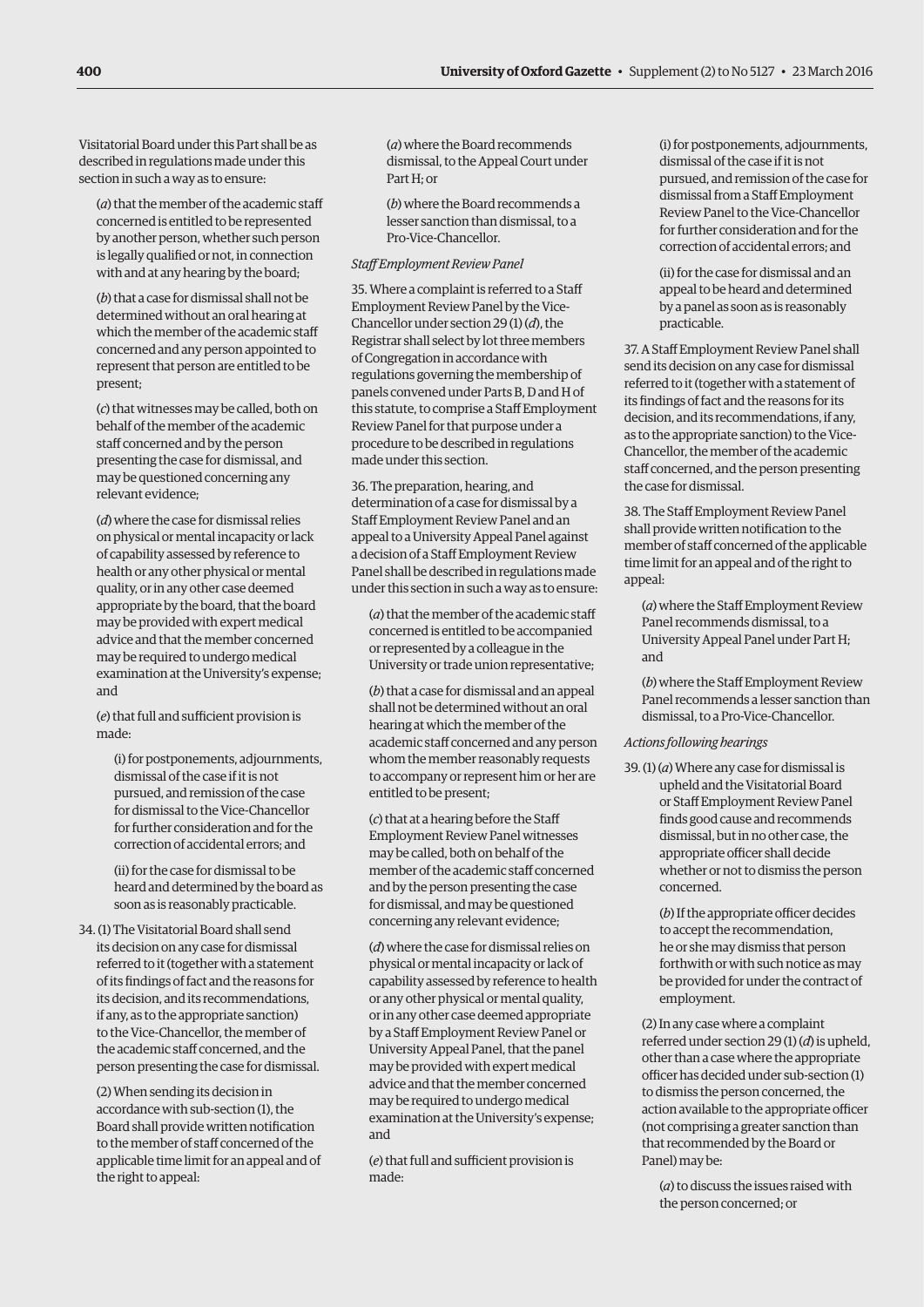(*b*) to advise the person concerned about his or her future conduct; or

(*c*) to warn the person concerned; or

(*d*) to suspend the person concerned with or without pay for such period as the appropriate officer shall think fair and reasonable but not exceeding three months after the Board's or Panel's decision; or

(*e*) to take such further or other action under the contract of employment or terms of appointment of the person concerned as appears fair and reasonable in all the circumstances of the case; or

(*f*) any combination of any of the above.

40. (1) The Vice-Chancellor shall be the appropriate officer to exercise the powers conferred by section 39, but he or she may appoint a delegate to exercise those powers, and any reference to the appropriate officer includes a reference to any such delegate.

(2) Any action taken by the appropriate officer shall be confirmed in writing.

#### **Part E:**

This Part previously contained provisions for the consideration of applications concerning medical incapacity, which are now subsumed into Part D (sections 22 (2), 33 (*d*), and 36 (*d*) refer).

### **Part F: Grievance Procedures**

41. The aim of this Part is to settle or redress individual grievances promptly, fairly, and so far as possible, informally and within the division, faculty, school, department, or other relevant area by methods acceptable to all parties.

42. The grievances to which this Part applies are ones by members of the academic staff concerning their appointments or employment where those grievances relate:

(1) to matters affecting themselves as individuals; or

(2) to matters affecting their personal dealings or relationships with other staff of the University, not being matters for which express provision is made elsewhere in this statute.

43. (1) A member of the academic staff should raise any concerns relating to the matters described in section 42 with his or her manager for informal resolution in the first instance. If the member's concern involves his or her manager directly, he or she may raise the matter

with the head of department (as defined in section 21 (3)) for informal resolution.

(2) If other remedies within the division, faculty, school, department, or other relevant area have been exhausted, the member of the academic staff may raise the matter with the head of department.

(3) If the member of the academic staff is dissatisfied with the result of an approach under sub-section (1) or if the grievance directly concerns the head of department, the member may raise the matter with the head of the division.

(4) Where a grievance has been raised with a head of department or division under sub-section (3), he or she shall consider the possibility of resolving the grievance informally and make such arrangements as he or she considers appropriate for that purpose.

(5) Where a grievance has not been resolved under sub-section (4), the head of department or division shall consider the grievance and decide whether it is well-found.

(6) The procedure for the consideration and determination of a grievance under sub-section (5) shall be as described in regulations made under this section in such a way as to ensure:

(*a*) that the grievance shall not be determined without a meeting which the aggrieved person shall be entitled to attend and to be accompanied by a colleague in the University or a trade union representative; and

(*b*) that the grievance shall be determined as soon as is reasonably practicable.

(7) The head of department or division shall send his or her decision on whether the grievance is or is not well-found, and if it is well-found any proposals for the redress of the grievance, to the aggrieved person, and notify him or her of the right to appeal the decision under section 44.

44. (1) If the member of the academic staff is dissatisfied with the decision in respect of the grievance, he or she may apply in writing to the Vice-Chancellor for an appeal.

(2) An appeal under sub-section (1) shall be sent within fourteen days of the date on which the decision under section 43 (7) was sent to the member of the academic staff.

(*a*) If it appears to the Vice-Chancellor that the matter has been finally

determined under Part D or H, or that the grievance is trivial or invalid, he or she may dismiss it summarily or take no action upon it.

(*b*) If it so appears to the Vice-Chancellor, he or she shall inform the member accordingly.

(3) If the Vice-Chancellor is satisfied that the subject matter of the grievance could properly be considered with (or form the whole or any part of):

(*a*) a complaint under Part D,

or

(*b*) an appeal under Part H,

he or she shall defer action upon it under this Part until the relevant complaint, determination, or appeal has been heard or the time for instituting it has passed, and he or she shall notify the member accordingly.

(4) If the Vice-Chancellor does not reject the grievance appeal under sub-section (2), and if he or she does not defer action upon it under sub-section (3), the Vice-Chancellor shall consider the possibility of resolving the grievance appeal informally and shall make such arrangements as he or she considers appropriate for that purpose.

45. If the grievance has not been disposed of informally under section 44 (4), the Vice-Chancellor shall refer the matter to the Grievance Committee for consideration.

46. There shall be a Grievance Committee appointed by Council, which shall comprise:

# (1) a chair; and

(2) two members of Congregation, at least one of whom shall be a member of staff who is required to engage in academic teaching and/or research either by his or her written contract of employment or by established and agreed practice.

47. The procedure in connection with the consideration and determination of grievances shall be determined in regulations in such a way as to ensure that the aggrieved person, and any person against whom the grievance lies, shall have the right to be heard at a hearing and to be accompanied by a colleague in the University or a trade union representative.

48. The committee shall inform Council whether the grievance is or is not wellfound, and if it is well-found the committee shall make such proposals to Council for the redress of the grievance as it sees fit, and Council shall take such action as it deems fit.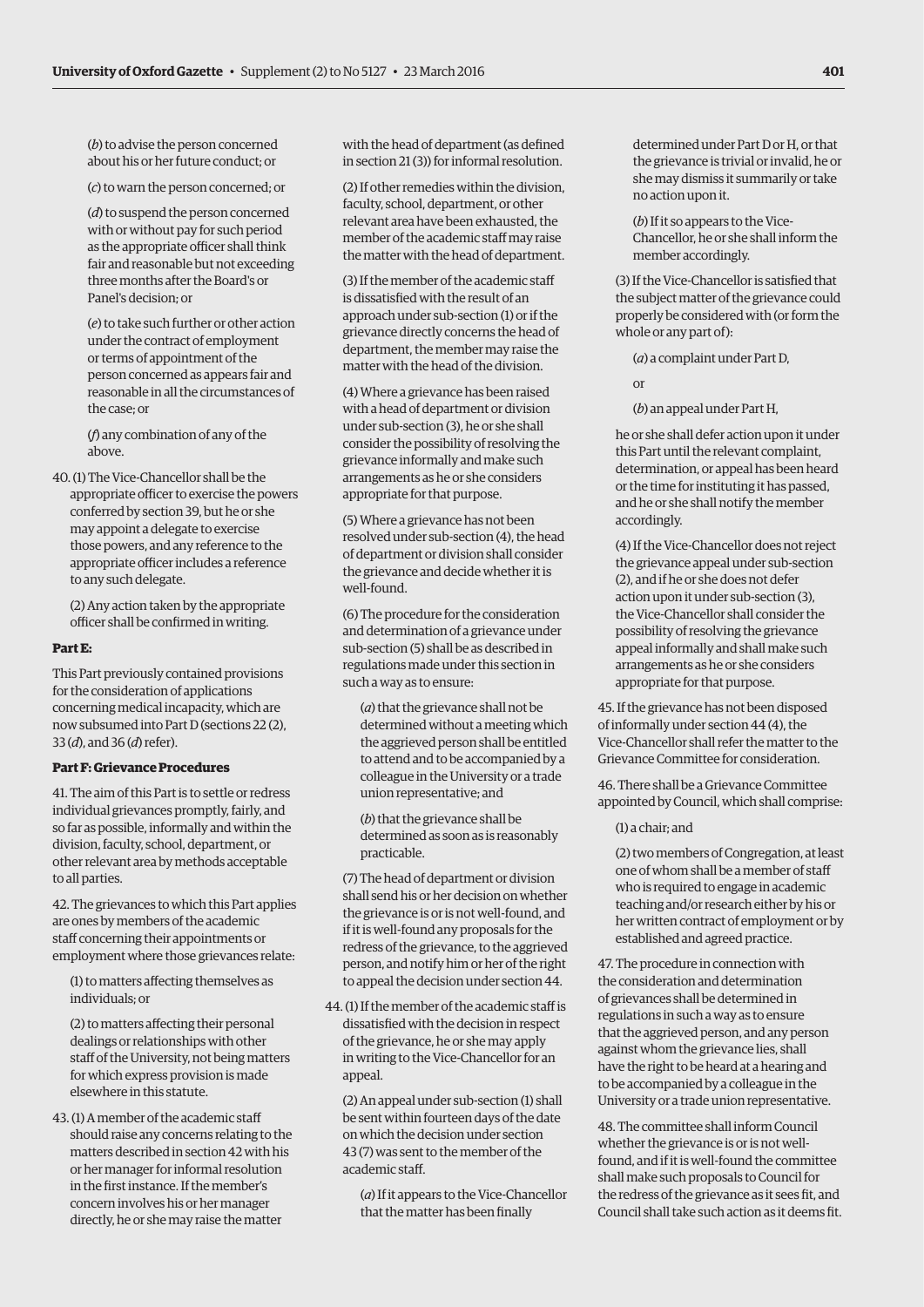# **Part G: Removal of the Vice-Chancellor from Office**

49. The Chancellor may be requested to remove the Vice-Chancellor from office for good cause in accordance with the procedure described in this Part:

(1) A complaint seeking the removal from office of the Vice-Chancellor for good cause may be made by not less than eight members of Council to the Chancellor.

(2) If it appears to the Chancellor, on the available material, that the complaint raises a prima facie case and that this could, if proved, constitute good cause for removal from office, he or she shall require Council to appoint a tribunal to hear and determine the matter.

(3) If it appears to the Chancellor that a complaint made under sub-section (1) does not raise a prima facie case or is trivial or invalid, he or she may recommend to Council that no further action be taken upon it.

(4) When Council has appointed a tribunal under sub-section (2), the Chancellor shall instruct the Registrar to appoint a solicitor or other suitable person to formulate a case for dismissal and to present, or arrange for the presentation of, that case before the tribunal; and it shall be the duty of the person formulating the case for dismissal:

(*a*) to forward the case for dismissal to the tribunal and to the Vice-Chancellor, together with the other documents specified in that case; and

(*b*) to make any necessary administrative arrangements for the summoning of witnesses, the production of documents, and generally for the proper presentation before the tribunal of the case against the Vice-Chancellor.

(5) A tribunal appointed by Council shall comprise:

(*a*) a person not employed by the University holding, or having held, judicial office or being a barrister or solicitor of at least ten years' standing, who shall act as chair; and

(*b*) two members of Congregation who shall be selected by Council, and at least one of whom shall be a member of the academic staff.

(6) The tribunal shall have access to legal advice as required.

(7) Where the good cause for dismissal referred to in this section is physical or mental incapacity, this Part shall be read as if the word "complaint" were replaced with the word "application". In such a case, the tribunal may be provided with expert medical advice and the Vice-Chancellor may be required to undergo medical examination at the University's expense.

(8) A case for dismissal referred to the tribunal shall be dealt with in accordance with the procedure prescribed in section 33, provided:

(*a*) that the Chancellor shall perform any duty, and exercise any power, there assigned to the Vice-Chancellor; and

(*b*) that the only recommendation that the tribunal may make is whether or not the Vice-Chancellor should be removed from office.

(9) The tribunal shall send its reasoned decision on any case for dismissal referred to it, together with a statement of its findings of fact regarding that case and its recommendation on the question of removal from office, to the Chancellor and to the Vice-Chancellor, drawing attention to the period of time within which any appeal under Part H should be made.

(10) (*a*) Where a case for dismissal has been upheld by the tribunal and not dismissed on appeal, the Chancellor shall decide whether or not to remove the Vice-Chancellor from office.

(*b*) If the Chancellor decides to accept the recommendation for removal, he or she may remove the Vice-Chancellor from office forthwith.

50. Where a complaint is to be referred to a tribunal under section 49, the Chancellor may suspend the Vice-Chancellor from his or her duties and may exclude the Vice-Chancellor from the precincts of the University or any part of those precincts without loss of salary.

# **Part H: Appeals**

51. This Part establishes procedures for hearing and determining appeals by members of the academic staff who are dismissed or under notice of dismissal or who are otherwise disciplined.

52. (1) This Part applies:

(*a*) to any appeal against a decision of a Redundancy Panel (or of a delegate of that body) to dismiss in the exercise of its powers under Part B;

(*b*) to any appeal arising in any proceedings, or out of any decision reached, under Part D other than appeals against disciplinary warnings under section 21 or section 38 (*b*);

(*c*) to any appeal against dismissal otherwise than in pursuance of Part B, D or G;

(*d*) to any appeal against a disciplinary decision otherwise than in pursuance of Part D; and

(*e*) to any appeal against a decision reached by a tribunal under Part G;

and "appeal" and "appellant" shall be construed accordingly.

(2) An appeal against any decision to which this Part applies shall be heard by a University Appeal Panel, constituted in accordance with regulations governing the membership of panels convened under Parts B, D and H of this statute, and conducted in accordance with procedures contained in regulations for the Staff Employment Review Panel and University Appeal Panel, save that:

(*a*) any appeal against a decision of the Visitatorial Board under section 34 to recommend dismissal shall be heard by the Appeal Court; and

(*b*) any appeal against a decision reached by a tribunal under Part G shall be heard by the Appeal Court.

(3) No appeal shall lie against any finding of fact of the Visitatorial Board under section 34 (1) or of the Staff Employment Review Panel under section 37 save where, with the consent of the person or persons hearing the appeal, new evidence is called on behalf of the appellant at that hearing.

(4) No appeal shall lie against a decision of Congregation under section 12 (2) or 14 (4).

# *The Appeal Court*

53.(1) The parties to an appeal to the Appeal Court under this Part shall be the appellant, the Registrar, or a solicitor or other suitable person appointed by the Vice-Chancellor, and any other person added as a party at the direction of the Appeal Court.

(2) A member of the academic staff shall institute an appeal to the Appeal Court under this Part by serving on the Registrar, within the time allowed under section 54, notice in writing setting out the grounds of the appeal.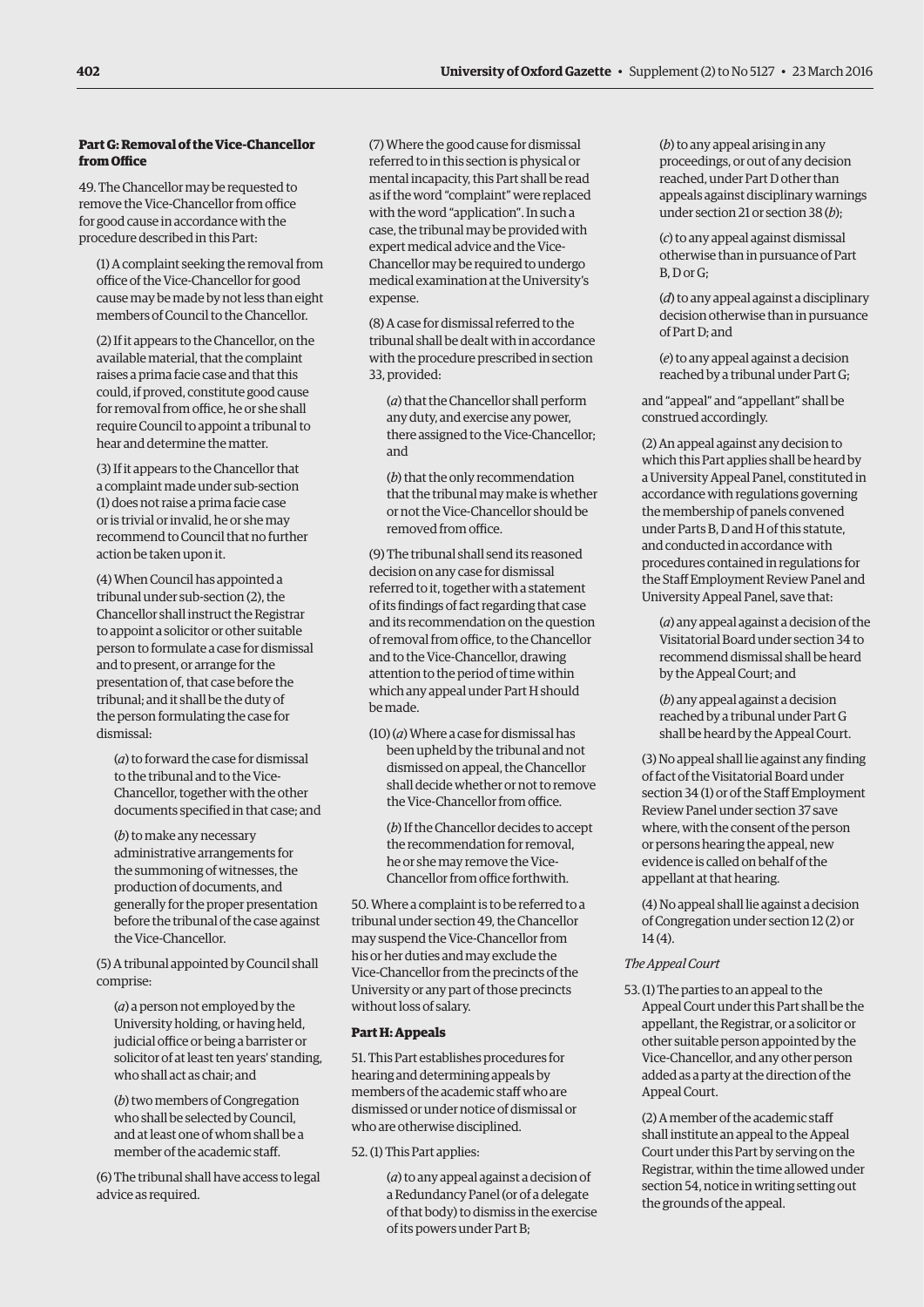54. (1) A notice of appeal to the Appeal Court under this Part shall be served within twenty-eight days of the date on which the document recording the decision appealed from was sent to the appellant or such longer period, if any, as the Appeal Court may determine under subsection (3).

(2) The Registrar shall bring any notice of appeal received under section 54 (1) (and the date when it was served) to the attention of Council and shall inform the appellant that he or she has done so.

(3) Where the notice of appeal was served on the Registrar outside the twentyeight-day period the Appeal Court shall not permit the appeal to proceed unless it considers that justice and fairness so require in the circumstances of the case.

55. (1) Where an appeal to the Appeal Court is instituted under this Part, it shall be heard and determined by the Appeal Court constituted under Statute XI.

(2) The provisions of section 19 of Statute XI (appointment and functions of assessors) shall apply to appeals made to the Appeal Court under this Part.

56. (1) The procedure to be followed in respect of the preparation, consolidation, hearing, and determination of appeals to the Appeal Court under this Part shall be that set out in regulations made under this section and shall ensure:

> (*a*) that an appellant is entitled to be represented by another person, whether such person is legally qualified or not, in connection with and at any hearing of the appeal;

(*b*) that an appeal shall not be determined without an oral hearing at which the appellant and any person appointed to represent the appellant are entitled to be present and, with the consent of the person or persons hearing the appeal, to call witnesses;

(*c*) that full and sufficient provision is made for postponements, adjournments, dismissal of the appeal if it is not pursued, and the correction of accidental errors; and

(*d*) that any appeal shall be heard and determined as soon as is reasonably practicable.

(2) The Appeal Court may allow or dismiss an appeal in whole or in part and, in particular, may:

(*a*) remit an appeal arising under Part D for rehearing or reconsideration by the Visitatorial Board as the Appeal Court may direct; or

(*b*) remit an appeal by the Vice-Chancellor arising under Part G for rehearing or reconsideration by the same or by a differently constituted tribunal to be appointed under that Part; or

(*c*) substitute any lesser alternative sanction that would under Part D have been open to the appropriate officer following a finding by the Visitatorial Board on the original case for dismissal.

57. The Appeal Court shall send a reasoned decision, including any decision reached in exercise of its powers under section 56 (2) (*a*), *(b*), or (*c*), on any appeal together with a statement of any findings of fact different from those of the Visitatorial Board under Part D, or of the tribunal appointed under Part G, as the case may be, to the Vice-Chancellor (or, where the Vice-Chancellor is a party to the appeal, to the Chancellor) and to the parties to the appeal.'

**2** In Statute XI, concerning University Discipline, delete existing section 18 (1) and substitute as follows (new text underlined, deleted text struck through):

'18. (1) The function of the Appeal Court shall be to hear and determine, in accordance with procedure set out in regulations made under section 20 of this statute:

> (*a*) appeals fromagainst a decision of the Visitatorial Board under section 34 of Statute XII to recommend dismissal;

(*b*) all other appeals made under Part H of Statute XIIany appeal against a decision reached by a tribunal under Part G;

(*c*) appeals from the Vice-Chancellor against a decision on a dispute over the interpretation or application of a statute or regulation made under section 5 of Statute XVII;

(*d*) other appeals which are designated to be made to the Appeal Court in regulations made by Council.'

**3** In Statute XIV, concerning the employment of academic and support staff by the University, delete existing section 15 and substitute as follows (new text underlined, deleted text struck through):

'Every employee of the University within section 3 (1) (*a*) or (*b*) of Statute XIIwho is subject to the jurisdiction of the Visitatorial Board under the provisions of Statute XII,

other than the holder of a professorship to which a canonry is annexed who is exempt from membership of the appropriate pension scheme referred to in section 12 of this statute, shall retire not later than the date applicable to that employee as laid down by Council by regulation.'

**4** Ibid, delete existing section 16 (1) and substitute as follows (new text underlined, deleted text struck through):

'16. (1) Any employee of the University who is not within section  $3(1)(a)$  or  $(b)$ of Statute XIIsubject to the jurisdiction of the Visitatorial Board under the provisions of Statute XII shall, in the event of dismissal in a case in which the dismissal arises from disciplinary action, have a right of appeal to a panel consisting of two members of the Personnel Committee of Council appointed by the chairman of that committee (or his or her deputy) and one member of Council, not being a member of the Personnel Committee, appointed by the Vice-Chancellor.'

#### **Changes in Regulations to be made by Council if the Statutes are approved**

**1** Insert new Council Regulations as follows:

#### '**Regulations for the Staff Employment Review Panel and University Appeal Panel**

#### *Staff Employment Review Panel*

1. In these regulations, references to sections are to sections of Statute XII unless otherwise indicated.

2. (1) Where the Vice-Chancellor refers a complaint under section 29 (1) (*d*), the Registrar shall select by lot three members of Congregation to a Staff Employment Review Panel ("the panel") constituted in accordance with regulations governing the membership of panels convened under Parts B, D and H of Statute XII.

(2) The panel shall be provided with advice and assistance, including legal and/or medical advice as required, by Personnel Services and appropriate records of its decision-making shall be kept.

(3) Personnel Services shall designate a secretary to coordinate all arrangements necessary for the hearing.

3. The Registrar shall appoint a suitable person to present the case for dismissal before the panel ("the presenter").

4. No case for dismissal shall be determined without an oral hearing at which the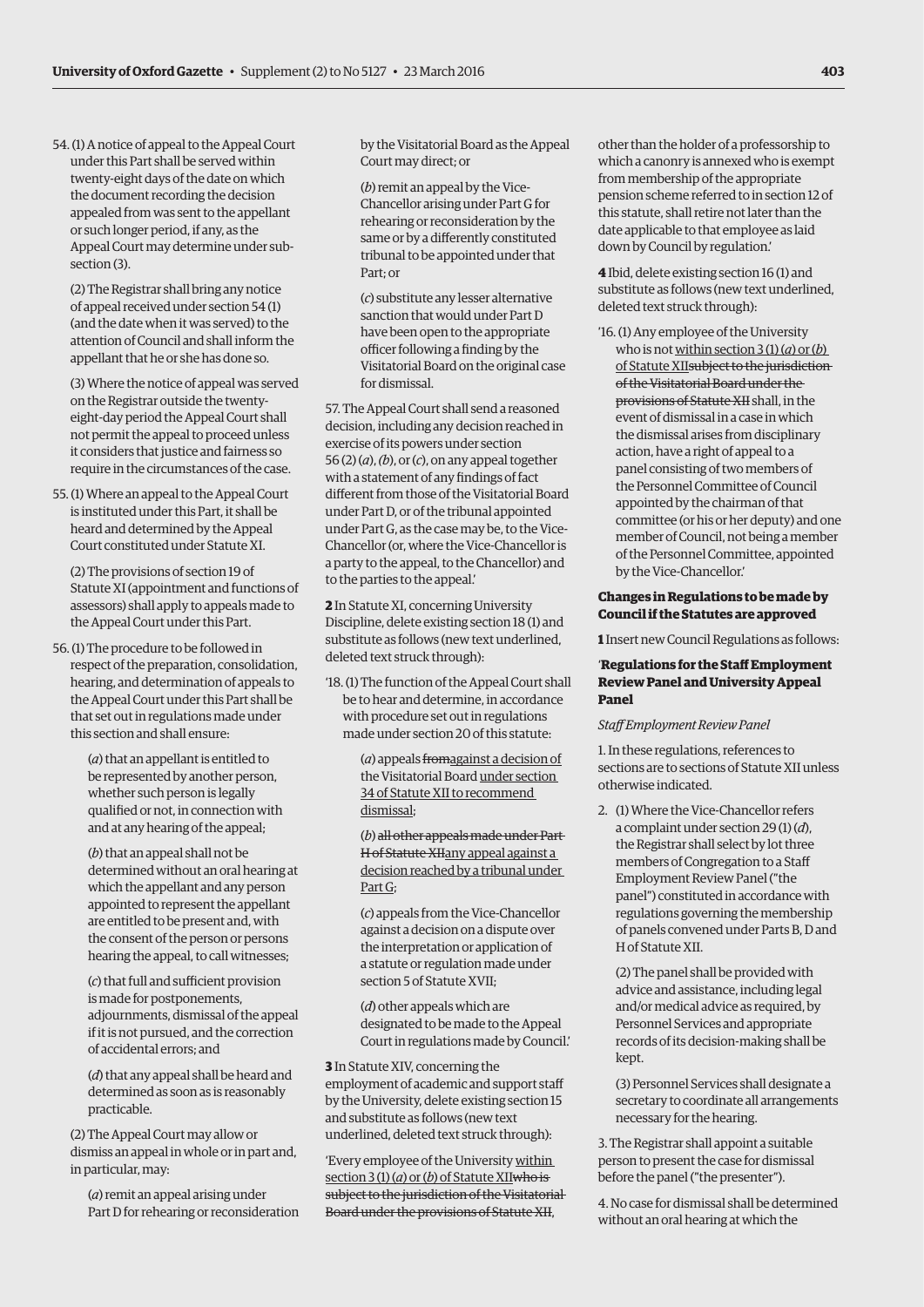member of academic staff who is the subject of the case for dismissal ("the member of staff") is entitled to be present, and to be accompanied and represented by a colleague employed by the University or trade union representative.

5. In good time to allow the member of staff to produce his or her case in response in advance of the hearing, the designated secretary shall send the member of staff the written case for dismissal, which shall include:

(*a*) details of the allegation(s) or circumstance(s) relied upon in relation to the conduct, capability or performance of the member of staff concerned;

(*b*) an explanation of the basis on which these are said to constitute good cause for dismissal;

(*c*) any documents or other evidence, including witness statements, relied upon in support of the case for dismissal; and

(*d*) confirmation that the Vice-Chancellor or a Review Panel has determined that there is no reasonable prospect that the case for dismissal will or may involve an issue of academic freedom as defined in section 4 (2).

6. In good time to allow for consideration by the panel and the presenter before the hearing, the member of staff shall send to the secretary his or her written response which shall contain an explanation of his or her response to the case for dismissal, copies of any documents on which he or she wishes to rely, a list of his or her witnesses, and copies of their statements of evidence.

7. (1) Where the case for dismissal, or the member of staff's case in response, involves any issue of physical or mental incapacity or capability, Personnel Services may arrange for the panel to be provided with access to expert medical advice in relation to such incapacity or capability or to any steps which may be taken in mitigation of the same.

(2) Where Personnel Services have arranged for the panel to be provided with access to expert medical advice, the member of staff may be required to make himself or herself available for examination by such medical expert as may be appointed for this purpose and at the University's expense.

8. Subject to the provisions of Statute XII and these regulations, the panel shall have general power to manage its own proceedings, including to:

(*a*) postpone or adjourn a hearing, if it considers that there are reasonable grounds to do so;

(*b*) set time limits on the evidence given or representations made, consistent with providing a fair opportunity for each party to present its case at the hearing;

(*c*) determine the order of proceedings at the hearing, consistent with each party being given a fair opportunity to give evidence, call witnesses, question any person who gives evidence and make representations;

(*d*) permit the introduction of new evidence at the hearing, where there is good reason to do so, and, if so, to adjourn the hearing if the panel considers this is necessary to enable the other party to consider the proposed evidence or further evidence in response; and

(*e*) ensure that each step in the proceedings is taken as promptly as is reasonably practicable.

9. The member of staff and the presenter shall have the right to call witnesses and to ask questions of any witnesses called in support of the case for dismissal or the case in response respectively.

10. The panel may dismiss a case for undue delay.

11. The panel may remit any case to the Vice-Chancellor for further consideration, in particular, if an issue arises in the course of proceedings which in the panel's view requires the consideration of academic freedom.

12. The chair may, by an appropriate certificate in writing, correct any accidental errors in documents recording the decisions of the panel.

13. The panel shall hear representations on the appropriate sanction, if any, and any evidence or representations in mitigation, before deciding whether the complaint should be upheld and, if so, what sanction, if any, should be imposed.

14. The panel shall produce its decision in writing, together with a statement of its findings of fact, the reasons for its decision and its recommendations, if any, as to the appropriate sanction, as soon as is reasonably practicable after the hearing and send it to the Vice-Chancellor, the member of staff, the presenter, and Personnel Services. The panel shall try to come to a unanimous decision. However, a decision can be reached by a majority.

15. (1) Where any case for dismissal has been upheld and the panel has recommended dismissal, the Vice-Chancellor may dismiss forthwith or upon such terms as he or she considers fit.

(2) If the Vice-Chancellor decides not to dismiss, the actions he or she may take are as set out in section 39 (2).

(3) Any warning given under section 39 (2) (*c*) shall be recorded in writing and shall remain live for two years.

16. (1) By its decision under regulation 14 above, the panel shall notify the member of staff of his or her right of appeal under section 38 and shall enclose a copy of these regulations with its decision.

(2) If a member of staff wishes to appeal a panel's decision under section 38, he or she shall send written grounds of appeal to the Registrar within 14 days of receipt of the panel's decision.

(3) The Registrar shall refer any appeal under section 38 (*b*) to a Pro-Vice-Chancellor.

(4) The Registrar shall bring any appeal under section 38 (*a*) to the attention of the Vice-Chancellor who shall refer the appeal for determination to a University Appeal Panel constituted and acting in accordance with regulations 17–26 below.

#### *University Appeal Panel*

17. (1) A University Appeal Panel (the "appeal panel") shall be comprised of three members of Congregation selected by lot by the Registrar in accordance with regulations governing the membership of panels convened under Parts B, D and H of Statute XII.

(2) The appeal panel shall be provided with advice and assistance, including legal and/or medical advice as required, by Personnel Services and appropriate records of its decision-making shall be kept.

(3) Personnel Services shall designate a secretary to coordinate all arrangements necessary for the determination of the appeal.

18. (1) The appeal panel shall hear and determine an appeal from any decision as provided for by section 52.

(2) There shall be no right of appeal from a finding of fact made by a Staff Employment Review Panel or by a Redundancy Panel under Part B of Statute XII except that, where the appeal panel is satisfied that it is necessary in the interests of fairness, the appeal panel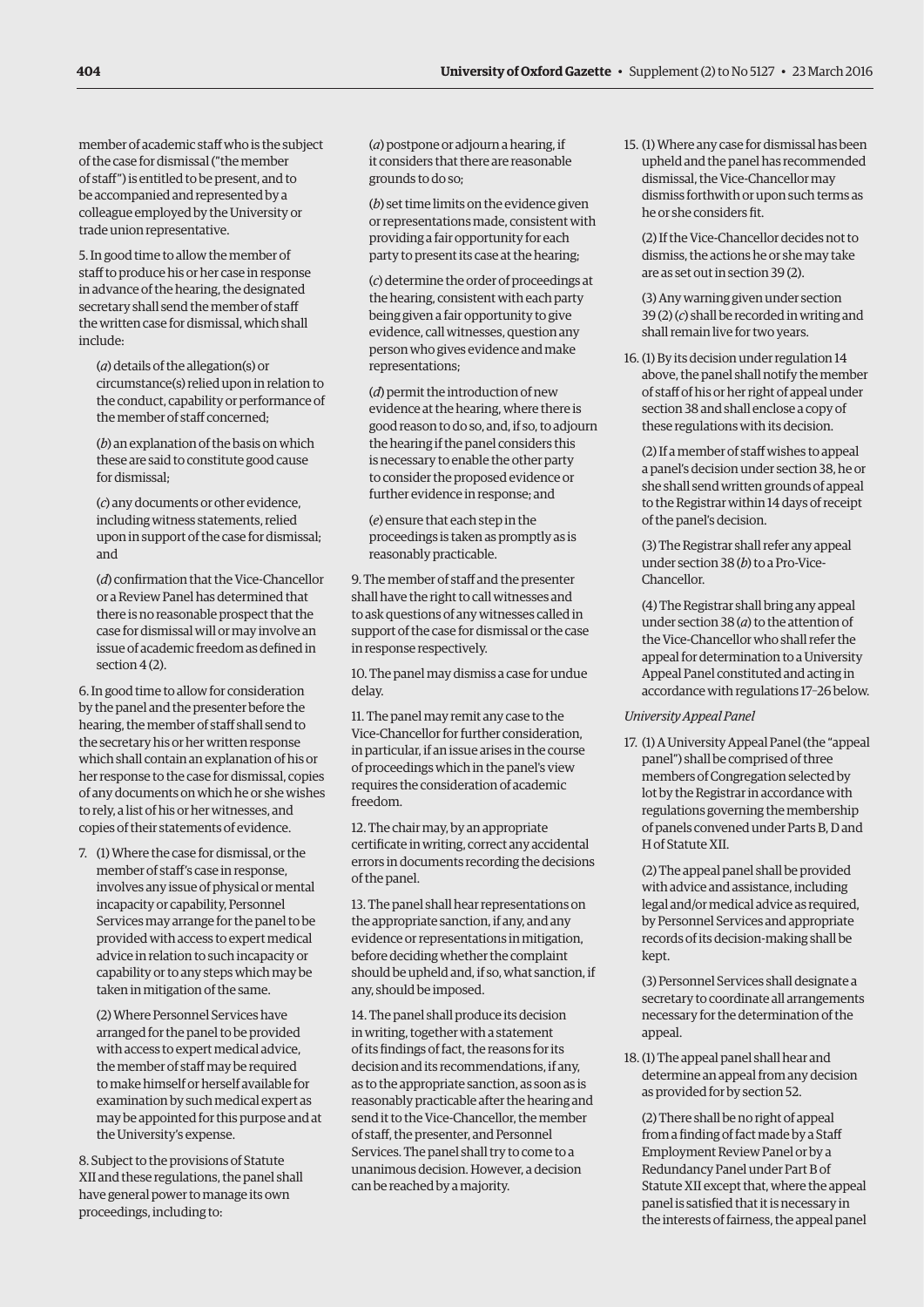may consider new evidence from the member of staff which was not before the original panel and/or may conduct such further inquiries or investigations as it considers necessary.

(3) Subject to regulation 18 (2) above, the appeal panel shall consider the grounds of appeal raised by the member of staff and conduct an appeal by way of review rather than re-hearing.

19. No appeal shall be determined without an oral hearing at which the member of staff is entitled to be present, and to be accompanied and represented by a colleague employed by the University or trade union representative.

20. Subject to the provisions of Statute XII and these regulations, the appeal panel shall have general power to manage its own proceedings, including to:

(*a*) postpone or adjourn an appeal hearing, if it considers that there are reasonable grounds to do so;

(*b*) set time limits on the evidence given (if any) or representations made, consistent with providing a fair opportunity for each party to present its case at the appeal hearing;

(*c*) where the appeal panel is satisfied that it is necessary to do so, obtain expert medical evidence, or further or up-todate expert medical evidence, in the circumstances set out in regulation 7 (1) above and where the member of staff has attended for medical examination as set out in regulation 7 (2) above.

(*d*) determine the order of proceedings at the appeal hearing, consistent with each party being given a fair opportunity to state their case on the appeal; and

(*e*) ensure that each step in the proceedings is taken as promptly as is reasonably practicable.

21. The appeal panel may remit any case to the Vice-Chancellor for further consideration, in particular, if an issue arises in the course of proceedings which in the panel's view requires the consideration of academic freedom.

22. The appeal panel may, by an appropriate certificate in writing, correct any accidental errors in documents recording its decisions.

23. Where the appeal concerns a decision to dismiss without notice, the member of staff shall be suspended without pay pending determination of the appeal.

24.(1) The appeal panel shall decide whether to confirm or revoke the decision of the

original panel, or to impose a different sanction. The appeal panel shall try to come to a unanimous decision. However, a decision can be reached by a majority.

(2) If the appeal panel on an appeal from a decision of a Staff Employment Review Panel decides to revoke the decision to dismiss and impose a different sanction, it may recommend one of the steps set out in section 39 (2).

(3) Any warning given under section 39 (2) (*c*) shall be recorded in writing and shall remain live for two years.

25. The appeal panel shall produce its decision in writing as soon as is reasonably practicable after the appeal hearing and send it to the Vice-Chancellor, the member of staff, the presenter, and Personnel Services.

26. The appeal panel's decision shall be final.'

**2** Insert new Council Regulations as follows:

# '**Regulations for the Redundancy Panel**

1. The Redundancy Panel ("the Panel") shall consider cases referred to it according to Statute XII sections 12 and 13 only after the University's personnel procedures applicable to potential redundancies in academic and academic-related staff on permanent, self-financing and open-ended contracts, and to early termination of academic and academic-related fixed-term contracts, have been followed up to and including full consideration of alternatives to compulsory redundancy.

2. The Panel shall be comprised of three members drawn from a pool elected from and by Congregation in accordance with regulations governing the membership of panels convened under Parts B, D and H of Statute XII.

3. If a majority of the Panel considers that a particular redundancy proposal raises issues that should first be considered by Congregation, then the Panel may refuse to consider the case until such time as Congregation has given approval to proceed. This will apply particularly but not exclusively in cases where academic freedom may be at issue. The Panel should then refer the matter to Council which must seek approval from Congregation if it wishes to pursue the redundancy proposals.

4. The University and College Union (UCU) will be invited to provide a representative to attend the Panel meeting as an observer for the purpose of reporting to the joint consultative committee only, and on the basis that proceedings before the Panel shall remain confidential until notification

of the decision reached by the Panel is communicated to the affected member or members of staff.

5. The Panel shall meet as and when required.

6. The Panel can only consider cases that meet the following definition of redundancy based on the Employment Rights Act 1996, section 139, as amended or re-enacted from time to time.

7. A dismissal is by reason of redundancy if the dismissal is attributable wholly or mainly to:

(1) the fact that his employer has ceased, or intends to cease,

(*a*) to carry on the activity for the purposes of which the employee was employed by it, or

(*b*) to carry on that activity in the place where the employee was so employed, or

(2) the fact that the requirements of the University

(*a*) for employees to carry out work of a particular kind, or

(*b*) for employees to carry out work of a particular kind in the place where the employee was employed by the employer,

have ceased or diminished or are expected to cease or diminish.

8. A notice shall be placed in the *Gazette* setting out the nature of the proposed redundancies not less than 28 days before the Panel is convened to consider a redundancy case. This notice is to be drafted, following consultation with the affected member or members of staff, so as to be informative whilst protecting the identities of those who may be involved.

9. The procedure to be adopted by the Panel will be as follows.

(1) The Panel will consider only formal proposals for redundancy forwarded by Divisional Boards or other appropriate authorities.

(2) The formal proposals should be submitted in the first instance to the Director of Human Resources, who will forward a copy to the UCU joint secretary.

(3) The Panel will be convened and supported by Personnel Services.

(4) All proposals submitted to the Panel must contain the following information: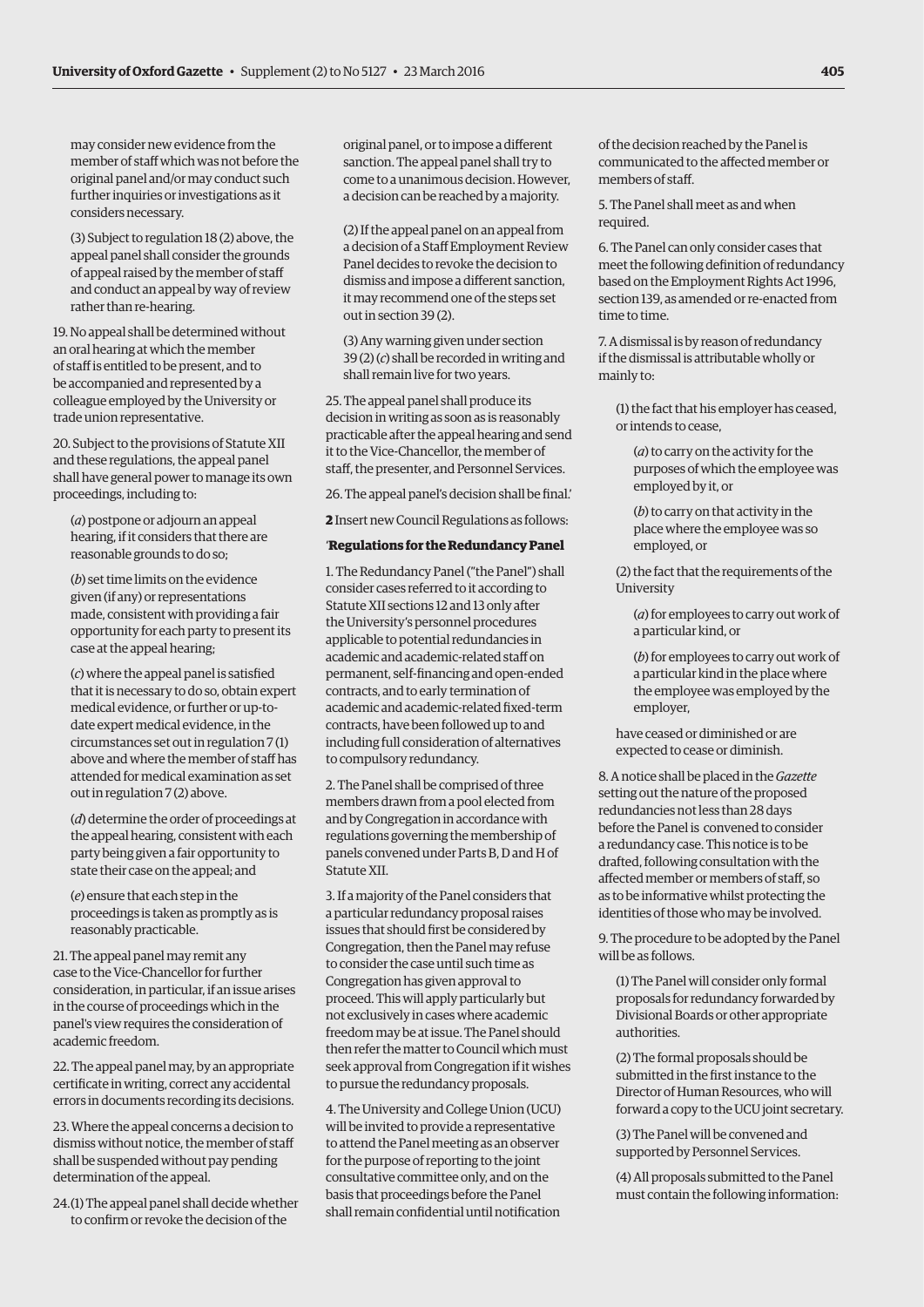(*a*) an explanation of why redundancy is proposed; this may, for example, include evidence showing that the source of funding for a particular activity is due to diminish or cease and that there is no alternative source of funding to support the continuation of that activity;

(*b*) details of the areas of activity affected and the numbers and descriptions of posts in those areas ("the redundancy pool"), including job title, grade, hours of work, job description, reporting structure, departmental organisational chart; also current source of funding and a copy of any relevant research contract(s);

(*c*) details of the selection criteria used and selection activities undertaken where it is not proposed that all the staff in the redundancy pool are to be made redundant, including CV and scoring against selection criteria;

(*d*) information on measures taken to try to avoid compulsory redundancy (eg efforts to seek redeployment and/or to achieve the necessary reductions in staffing through voluntary redundancy), including copies of correspondence, notes of meetings, etc;

(*e*) an equality impact assessment reporting whether staff groups who share a protected characteristic within the meaning of the Equality Act 2010 will be adversely affected and details of any actions that were taken or considered to mitigate these effects;

(*f*) information on consultation with affected individual(s) and employee representatives, including copies of correspondence, notes of meetings, etc.

(5) Where the proposal is to dismiss as redundant 20 or more employees at one establishment within a period of 90 days or less, the Panel will invite the appropriate representatives to participate in consultation about the proposed compulsory redundancies, including consultation about ways of avoiding compulsory redundancies, reducing the numbers of compulsory redundancies, and mitigating the consequences of compulsory redundancies. Such consultation shall be undertaken with a view to reaching agreement with the appropriate representatives. In this regulation

"establishment" and "appropriate representatives" shall be construed in accordance with sections 188 and 188A of the Trade Union and Labour Relations (Consolidation) Act 1992 as amended or re-enacted from time to time.

(6) The Panel will consider any written or oral representations from individual(s) directly affected by the proposals. Individuals potentially affected under the redundancy proposals shall be informed of the date of the Panel meeting at least two weeks before the Panel meet. They will be invited to submit any representations that they may wish to make to the Panel to a named person, which must be received one week in advance of the Panel meeting. They will also be invited to meet with the Panel, if they wish to do so, and may be accompanied by a colleague or a trade union representative.

(7) The Head of Department or his or her delegated nominee will provide information to the Panel and will attend the panel meeting to answer any questions in respect of the redundancy proposals.

(8) The Panel will carefully scrutinise each case referred to it and will consider whether:

(*a*) the proposal is based on objectively verifiable grounds which are covered by the University's definition of redundancy;

(*b*) the redundancy pool has been appropriately defined;

(*c*) the selection criteria and selection activities were objectively justifiable and appropriate to the circumstances;

(*d*) all appropriate options have been pursued to avoid compulsory redundancy, in particular efforts to seek redeployment where this is desired by the affected individual(s), and/or to achieve the necessary reductions in staffing through voluntary redundancy;

(*e*) there has been appropriate consultation at departmental and/or divisional level with the affected individual(s) and with their representatives, with a view to avoiding compulsory redundancy, reducing the number of compulsory redundancies, and mitigating the consequences of compulsory redundancies;

(*f*) all relevant requirements under current employment legislation, including the obligation to avoid unlawful discrimination and to inform and consult appropriate representatives where required, have been met.

If, in the opinion of the majority of the Panel, one or more of these conditions are not satisfied, the Panel will return the proposal to the originating division or appropriate authority for further consideration.

(9) Appropriate records of the Panel meeting will be kept.

(10) The Panel will provide a brief report of its considerations and recommendations to the relevant Head of Department and Head of Division. The Panel may authorise the relevant Head of Department to issue a notice of redundancy, which will include a brief summary of the Panel's considerations in relation to the affected post-holder, their notice period, details of redundancy payments and their opportunity to appeal.

10. After all notices of redundancy have been issued to individuals, and the deadline for any appeals has passed, a notice of the decision reached by the Redundancy Panel shall be placed in the *Gazette*.

11. Appeals against redundancy dismissal will be heard by the University's Appeal Panel for academic and academic-related staff.

12. An anonymised summary of the activity of Redundancy Panels shall be provided annually by the Director of HR to the Personnel Committee, and the Committee will publish that report to Congregation.'

**3** Insert new Council Regulations as follows:

# '**Regulations for Constituting Panels convened under Statute XII Parts B, D and H**

#### *Election of members to the pool from which Panels are to be drawn*

1. These procedures do not apply to a Review Panel constituted under section 28 of Statute XII.

2. Elections for membership of the pool from which members are drawn for Panels convened under Parts B, D and H of Statute XII ("the Pool") shall be conducted amongst members of Congregation as provided for by Statute IV and regulations made thereunder. There will be eighteen persons in the elected pool, with three panel members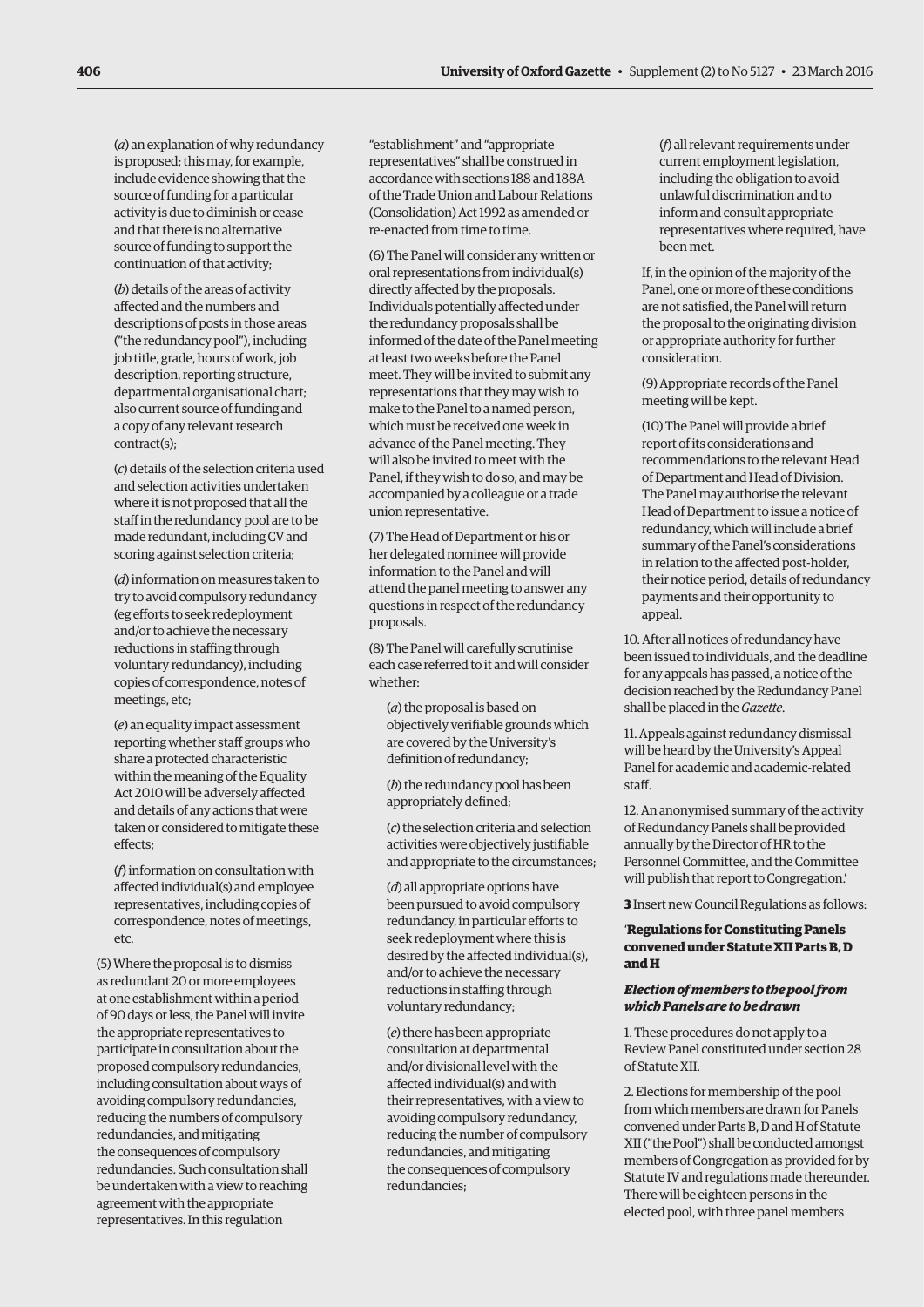representing each of the four academic divisions, the Academic Services and University Collections, and the University Administration and Services.

3. Members of the pool shall:

(1) be elected from members of Congregation to whom Statute XII applies by members of Congregation under the provisions of regulations for elections made under Statute IV;

(2) hold office for four years;

(3) be capable of re-election once.

4. Those who fill a casual vacancy in the Pool and hold office for less than four years shall subsequently be eligible to complete two full terms of office.

5. Each member of the pool will be required to attend appropriate training before serving on a Panel.

#### *Formation of a Panel*

6. Members are appointed to serve on Panels on a case-by-case basis.

7. When a case is referred to a Panel, the Registrar (or a person appointed by the Registrar to act on his or her behalf) shall select by lot three members to serve on the Panel from amongst all such members of the Pool who are eligible to serve. Circumstances that would render a person ineligible to serve would include those where the person had a prior involvement in the case or a conflict of interest. If any person so selected considers they should have been considered ineligible, they should declare it at the earliest opportunity and step down. An alternate may be selected by lot and appointed to act in his or her place.

8. The first person selected by lot shall serve as chair of the Panel.

9. Should the selection by lot of the three members of a Panel result in all three of those members being persons of the same sex, then, where the eligible members of the remaining pool include a person or persons of the other sex, a further selection (by lot, if applicable) shall be made from amongst those persons and the person so chosen shall replace the third selected member of the Panel.

10. If any of the three members of the Panel so selected for the consideration of a case is unable to serve, a further person shall be selected by the same procedure to replace the member who is unable to serve.

11. The selected Panel members shall serve on the Panel for the duration of its consideration of that case whether or not

their period of office as a member of the Pool has expired in the interim.

12. No person who has served on a Panel previously constituted to consider a case shall be eligible to serve on any further Panel constituted to consider that case.'

**4** In Council Regulations 5 of 2006, concerning Appeals to the Appeal Court, in Part 2 (Parties to Appeals and Representation) amend regulation 2.1 as follows (deleted text struck through):

'2.1. The parties to an appeal against a decision of the Visitatorial Board or any other appeal under Part H of Statute XII or against a decision of the Vice-Chancellor under section 5 of Statute XVII shall be:

(1) the appellant; and

(2) the University acting through the Registrar or a solicitor or another suitable person appointed by the Vice-Chancellor.'

**5** Ibid, in Part 3 (Powers of the Court) amend regulation 3.1 as follows (new text underlined, deleted text struck through):

'3.1. (1) The powers of the Court in respect of appeals made against decisions of the Visitatorial Board and other appeals arising under Part H of Statute XII are specified in section  $4\theta$  52 of that statute.

(2) In these appeals the Court may make any of the orders mentioned in section 44 (3) 56 (2) of that statute.'

**6** Ibid, in Part 7 (Decision) amend regulation 7.2 as follows (new text underlined, deleted text struck through):

'7.2. Decisions on appeals against decisions of the Visitatorial Board and other appeals arising under Part H of Statute XII shall be stated and communicated in accordance with the provisions of section 45 57 of that statute.'

**7** In Council Regulations 36 of 2002, concerning the Visitatorial Board, amend the title of the regulation as follows (new text underlined, deleted text struck through):

'Regulations for the Visitatorial Board made under Section 2233 of Statute XII'

**8** Ibid, delete in all instances 'Chairman' and substitute 'chair'.

**9** Ibid, delete in all instances 'charge' and substitute 'complaint'.

**10** Ibid, delete in all instances 'charges' and substitute 'complaints'.

**11** Ibid, delete in all instances 'charged' and substitute 'who is the subject of the complaint'.

**12** Ibid, in regulation 3, delete reference to 'section 16' and substitute 'section 19'.

**13** Ibid, in regulation 4, delete reference to 'section 7 (3)' and substitute 'section 9 (3)'.

**14** Ibid, in regulation 10, delete reference to 'section 25' and substitute 'section 40'.

**15** Ibid, in regulation 11, delete reference to 'section 19 (6) (*d*)' and substitute 'section 29 (1) (*d*)', and delete reference to 'section 20 (2)' and substitute 'section 31'.

**16** Ibid, in regulation 20, delete reference to 'section 19 (4)' and substitute 'section 29 (1) (*d*)'.

**17** Ibid, in regulation 34 (2), delete reference to 'section 5' and substitute 'section 6'.

**18** Ibid, in regulation 41 (2), delete reference to 'section 24' and substitute 'section 39 (2)'.

**19** Ibid, in regulation 41 (3), delete reference to 'section 24' and substitute 'section 39 (2) (*c*)'.

**20** Ibid, insert new regulation 23 as follows and renumber existing regulations 23–42 accordingly:

'23. (1) Where the case for dismissal, or the member of staff's case in response, involves any issue of physical or mental incapacity or capability, the secretary may arrange for the board to be provided with access to expert medical advice in relation to such incapacity or capability or to any steps which may be taken in mitigation of the same.

(2) Where the secretary has arranged for the board to be provided with access to expert medical advice, the member of staff may be required to make himself or herself available for examination by such medical expert as may be appointed for this purpose and at the University's expense.'

**21** In Council Regulations 40 of 2002, concerning Regulations for the Grievance Committee, amend the title of the regulation as follows (new text underlined, deleted text struck through):

'Regulations for the Grievance Committee made under Section 3447 of Statute XII'

**22** Ibid, amend regulation 1 as follows (new text underlined, deleted text struck through):

'1. When reference has been made to the Grievance Committee under section 3245 of Statute XII the chairman of the committee